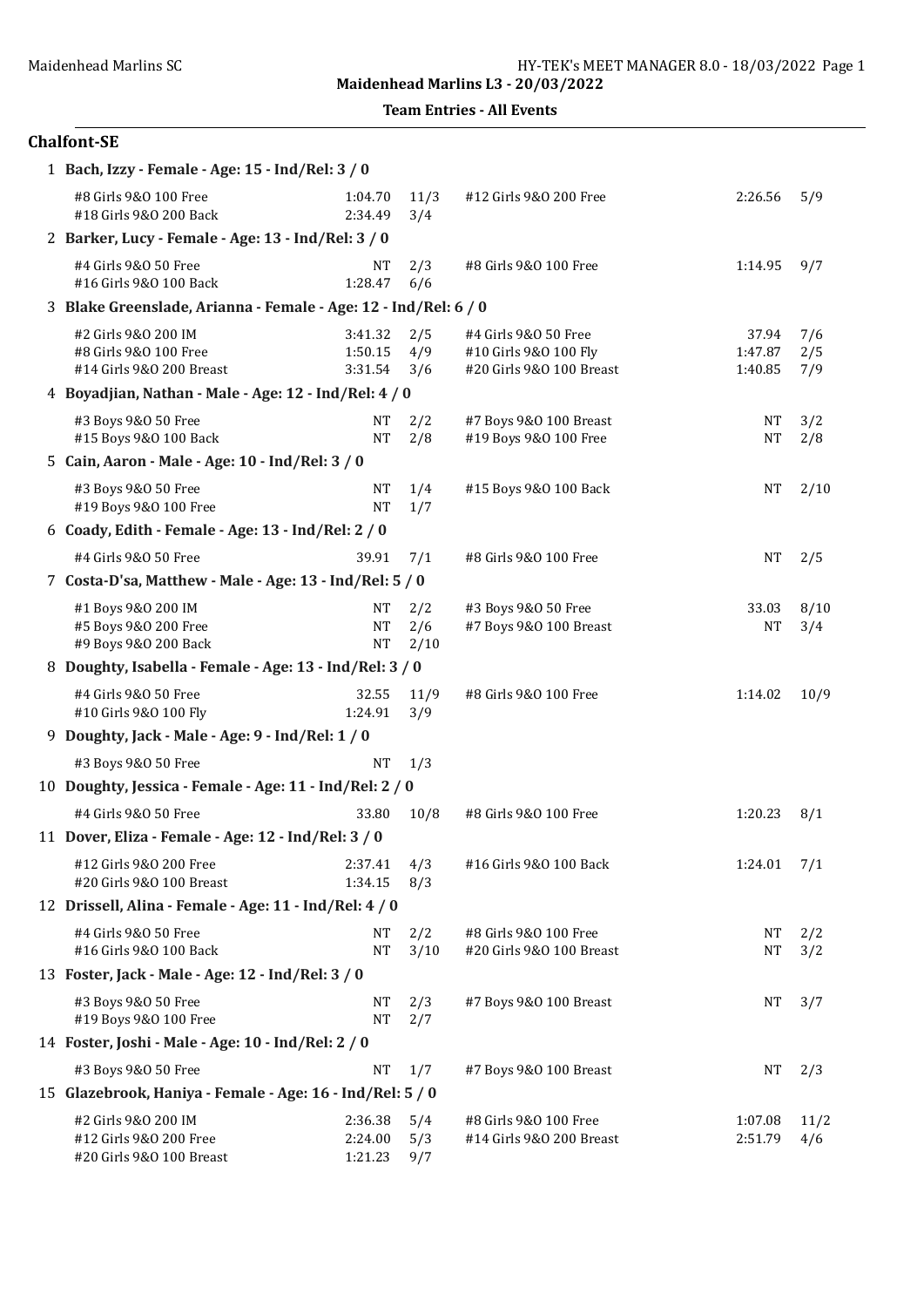Team Entries - All Events

### Chalfont-SE

| 16 Glazebrook, Taran - Male - Age: 18 - Ind/Rel: 5 / 0                |                               |                     |                                                   |                    |             |
|-----------------------------------------------------------------------|-------------------------------|---------------------|---------------------------------------------------|--------------------|-------------|
| #1 Boys 9&0 200 IM<br>#11 Boys 9&0 100 Fly<br>#19 Boys 9&0 100 Free   | 2:33.31<br>1:21.92<br>1:02.35 | 5/3<br>3/6<br>9/4   | #3 Boys 9&0 50 Free<br>#15 Boys 9&0 100 Back      | 28.40<br>1:09.66   | 10/6<br>7/1 |
| 17 Goulty, Joseph - Male - Age: 11 - Ind/Rel: 3 / 0                   |                               |                     |                                                   |                    |             |
| #7 Boys 9&0 100 Breast<br>#19 Boys 9&0 100 Free                       | NΤ<br><b>NT</b>               | 2/6<br>2/1          | #15 Boys 9&0 100 Back                             | <b>NT</b>          | 2/9         |
| 18 Hampton, Tom - Male - Age: 12 - Ind/Rel: 1 / 0                     |                               |                     |                                                   |                    |             |
| #3 Boys 9&0 50 Free                                                   | 39.57                         | 5/2                 |                                                   |                    |             |
| 19 Harrison, Emily - Female - Age: 12 - Ind/Rel: 4 / 0                |                               |                     |                                                   |                    |             |
| #4 Girls 9&0 50 Free<br>#16 Girls 9&0 100 Back                        | 31.70<br>1:42.60              | 12/10<br>4/7        | #8 Girls 9&0 100 Free<br>#20 Girls 9&0 100 Breast | 1:15.11<br>1:36.46 | 9/3<br>8/1  |
| 20 Holligan, Zac - Male - Age: 12 - Ind/Rel: 5 / 0                    |                               |                     |                                                   |                    |             |
| #1 Boys 9&0 200 IM<br>#7 Boys 9&0 100 Breast<br>#19 Boys 9&0 100 Free | 4:01.68<br>2:01.54<br>1:23.96 | 2/8<br>5/8<br>5/4   | #3 Boys 9&0 50 Free<br>#15 Boys 9&0 100 Back      | 35.94<br>1:44.29   | 6/4<br>3/8  |
| 21 Holligan, Zara - Female - Age: 14 - Ind/Rel: 4 / 0                 |                               |                     |                                                   |                    |             |
| #2 Girls 9&0 200 IM<br>#14 Girls 9&0 200 Breast                       | 2:46.00<br>3:03.20            | 5/8<br>4/4          | #12 Girls 9&0 200 Free<br>#18 Girls 9&0 200 Back  | 2:26.82<br>2:54.44 | 5/1<br>3/10 |
| 22 Holligan, Zoe - Female - Age: 16 - Ind/Rel: 4 / 0                  |                               |                     |                                                   |                    |             |
| #2 Girls 9&0 200 IM<br>#16 Girls 9&0 100 Back                         | 2:47.00<br>1:11.33            | 5/2<br>8/6          | #10 Girls 9&0 100 Fly<br>#20 Girls 9&0 100 Breast | 1:16.75<br>1:27.41 | 3/3<br>9/8  |
| 23 Horne, Eleanor - Female - Age: 10 - Ind/Rel: 2 / 0                 |                               |                     |                                                   |                    |             |
| #4 Girls 9&0 50 Free                                                  | 55.09                         | 3/2                 | #8 Girls 9&0 100 Free                             | NT                 | 2/10        |
| 24 Jones, Carys - Female - Age: 11 - Ind/Rel: 4 / 0                   |                               |                     |                                                   |                    |             |
| #2 Girls 9&0 200 IM<br>#16 Girls 9&0 100 Back                         | <b>NT</b><br>1:40.01          | 2/2<br>5/2          | #8 Girls 9&0 100 Free<br>#20 Girls 9&0 100 Breast | 1:26.01<br>1:43.74 | 6/6<br>6/5  |
| 25 Kerr, Aidan - Male - Age: 14 - Ind/Rel: 3 / 0                      |                               |                     |                                                   |                    |             |
| #3 Boys 9&0 50 Free<br>#19 Boys 9&0 100 Free                          | NΤ<br><b>NT</b>               | 2/4<br>2/4          | #7 Boys 9&0 100 Breast                            | NΤ                 | 3/5         |
| 26 Kricha, Ismael - Male - Age: 13 - Ind/Rel: 2 / 0                   |                               |                     |                                                   |                    |             |
| #3 Boys 9&0 50 Free                                                   | NT                            | 2/7                 | #7 Boys 9&0 100 Breast                            | NT                 | 3/6         |
| 27 Lee, Jonty - Male - Age: 11 - Ind/Rel: 3 / 0                       |                               |                     |                                                   |                    |             |
| #3 Boys 9&0 50 Free<br>#19 Boys 9&0 100 Free                          | <b>NT</b><br><b>NT</b>        | 2/9<br>2/9          | #7 Boys 9&0 100 Breast                            | NT                 | 2/5         |
| 28 Lothian, Mac - Male - Age: 15 - Ind/Rel: 4 / 0                     |                               |                     |                                                   |                    |             |
| #1 Boys 9&0 200 IM<br>#9 Boys 9&0 200 Back                            | 2:34.94<br>2:55.07            | 5/8<br>3/10         | #3 Boys 9&0 50 Free<br>#15 Boys 9&0 100 Back      | 29.44<br>1:08.80   | 10/9<br>7/8 |
| 29 McDowell, Oliver - Male - Age: 17 - Ind/Rel: 5 / 0                 |                               |                     |                                                   |                    |             |
| #1 Boys 9&0 200 IM<br>#7 Boys 9&0 100 Breast<br>#19 Boys 9&0 100 Free | 2:35.87<br>1:20.55<br>1:03.39 | 5/9<br>8/8<br>9/8   | #3 Boys 9&0 50 Free<br>#17 Boys 9&0 200 Breast    | 29.11<br>2:56.07   | 10/3<br>3/3 |
| 30 McGarvie, Luke - Male - Age: 16 - Ind/Rel: 5 / 0                   |                               |                     |                                                   |                    |             |
| #3 Boys 9&0 50 Free<br>#9 Boys 9&0 200 Back<br>#19 Boys 9&0 100 Free  | 27.50<br>2:21.74<br>59.31     | 11/9<br>3/6<br>10/3 | #5 Boys 9&0 200 Free<br>#15 Boys 9&0 100 Back     | 2:08.80<br>1:06.60 | 6/3<br>7/4  |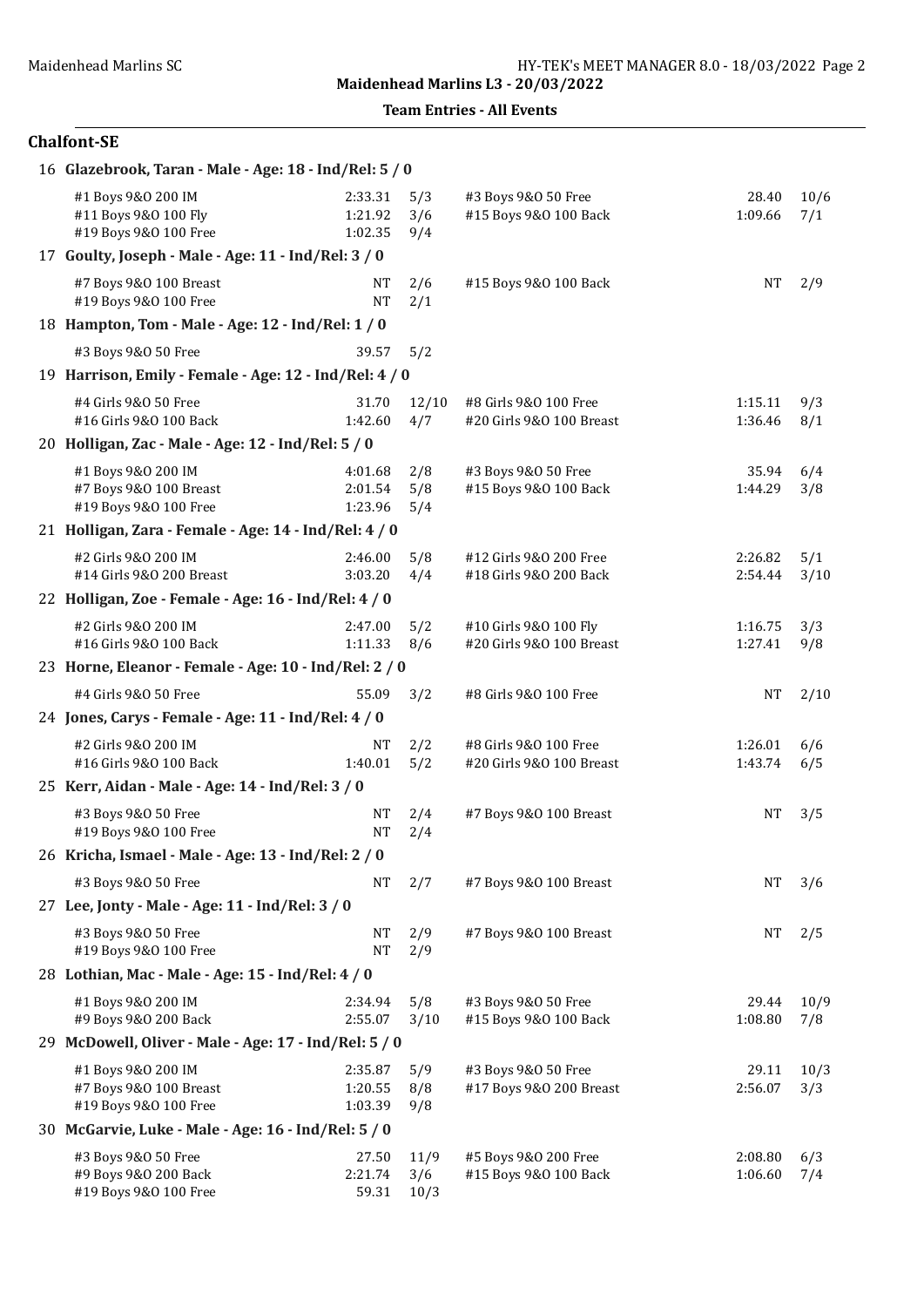Team Entries - All Events

#### Chalfont-SE

| 31 Muscat, Sophia - Female - Age: 14 - Ind/Rel: 4 / 0       |                    |             |                          |           |      |
|-------------------------------------------------------------|--------------------|-------------|--------------------------|-----------|------|
| #4 Girls 9&0 50 Free                                        | 35.42              | 9/8         | #8 Girls 9&0 100 Free    | 1:15.92   | 9/9  |
| #16 Girls 9&0 100 Back                                      | 1:23.59            | 7/9         | #18 Girls 9&0 200 Back   | 3:11.78   | 2/2  |
| 32 Sharma, Poppy - Female - Age: 12 - Ind/Rel: 3 / 0        |                    |             |                          |           |      |
| #4 Girls 9&0 50 Free<br>#16 Girls 9&0 100 Back              | 46.90<br>1:49.70   | 4/2<br>4/2  | #8 Girls 9&0 100 Free    | 1:47.00   | 4/8  |
| 33 Sharp, Abigail - Female - Age: 14 - Ind/Rel: 3 / 0       |                    |             |                          |           |      |
| #4 Girls 9&0 50 Free<br>#16 Girls 9&0 100 Back              | 34.61<br>1:34.72   | 9/5<br>5/4  | #8 Girls 9&0 100 Free    | 1:15.75   | 9/2  |
| 34 Slater, Bethan - Female - Age: 12 - Ind/Rel: 3 / 0       |                    |             |                          |           |      |
| #2 Girls 9&0 200 IM<br>#20 Girls 9&0 100 Breast             | 2:54.20<br>1:28.64 | 4/4<br>9/9  | #4 Girls 9&0 50 Free     | 29.80     | 12/3 |
| 35 Szawarska, Alicja - Female - Age: 11 - Ind/Rel: 4 / 0    |                    |             |                          |           |      |
| #4 Girls 9&0 50 Free                                        | 43.17              | 5/7         | #8 Girls 9&0 100 Free    | 1:56.32   | 4/10 |
| #14 Girls 9&0 200 Breast                                    | <b>NT</b>          | 1/6         | #20 Girls 9&0 100 Breast | 2:16.73   | 4/6  |
| 36 Tang, Daisy - Female - Age: 11 - Ind/Rel: 3 / 0          |                    |             |                          |           |      |
| #4 Girls 9&0 50 Free<br>#16 Girls 9&0 100 Back              | 37.75<br>1:30.62   | 8/1<br>6/3  | #8 Girls 9&0 100 Free    | NT        | 2/1  |
| 37 Vafiadis, Kristi - Female - Age: 16 - Ind/Rel: 3 / 0     |                    |             |                          |           |      |
| #4 Girls 9&0 50 Free<br>#12 Girls 9&0 200 Free              | 29.10<br>2:20.24   | 12/6<br>5/4 | #10 Girls 9&0 100 Fly    | 1:14.08   | 3/7  |
| 38 Wagner, Jake - Male - Age: 15 - Ind/Rel: 4 / 0           |                    |             |                          |           |      |
| #3 Boys 9&0 50 Free                                         | 34.81              | 7/7         | #5 Boys 9&0 200 Free     | 2:51.34   | 4/10 |
| #15 Boys 9&0 100 Back                                       | 1:26.27            | 5/7         | #19 Boys 9&0 100 Free    | 1:13.97   | 7/3  |
| 39 Walsh, Henry - Male - Age: 10 - Ind/Rel: 2 / 0           |                    |             |                          |           |      |
| #3 Boys 9&0 50 Free                                         | <b>NT</b>          | 1/5         | #7 Boys 9&0 100 Breast   | <b>NT</b> | 2/4  |
| 40 Whitby, Edward - Male - Age: 10 - Ind/Rel: 2 / 0         |                    |             |                          |           |      |
| #3 Boys 9&0 50 Free                                         | <b>NT</b>          | 1/6         | #7 Boys 9&0 100 Breast   | NT        | 2/9  |
| 41 Whitby, William - Male - Age: 12 - Ind/Rel: 6 / 0        |                    |             |                          |           |      |
| #1 Boys 9&0 200 IM                                          | 3:51.06            | 2/3         | #3 Boys 9&0 50 Free      | 38.06     | 5/6  |
| #7 Boys 9&0 100 Breast                                      | $\rm{NT}$          | 3/8         | #9 Boys 9&0 200 Back     | NT        | 1/6  |
| #15 Boys 9&0 100 Back                                       | 1:44.76            | 3/2         | #19 Boys 9&0 100 Free    | 1:27.69   | 5/2  |
| Chalfont-SE Total Individual Entries: 140 - Total Relays: 0 |                    |             |                          |           |      |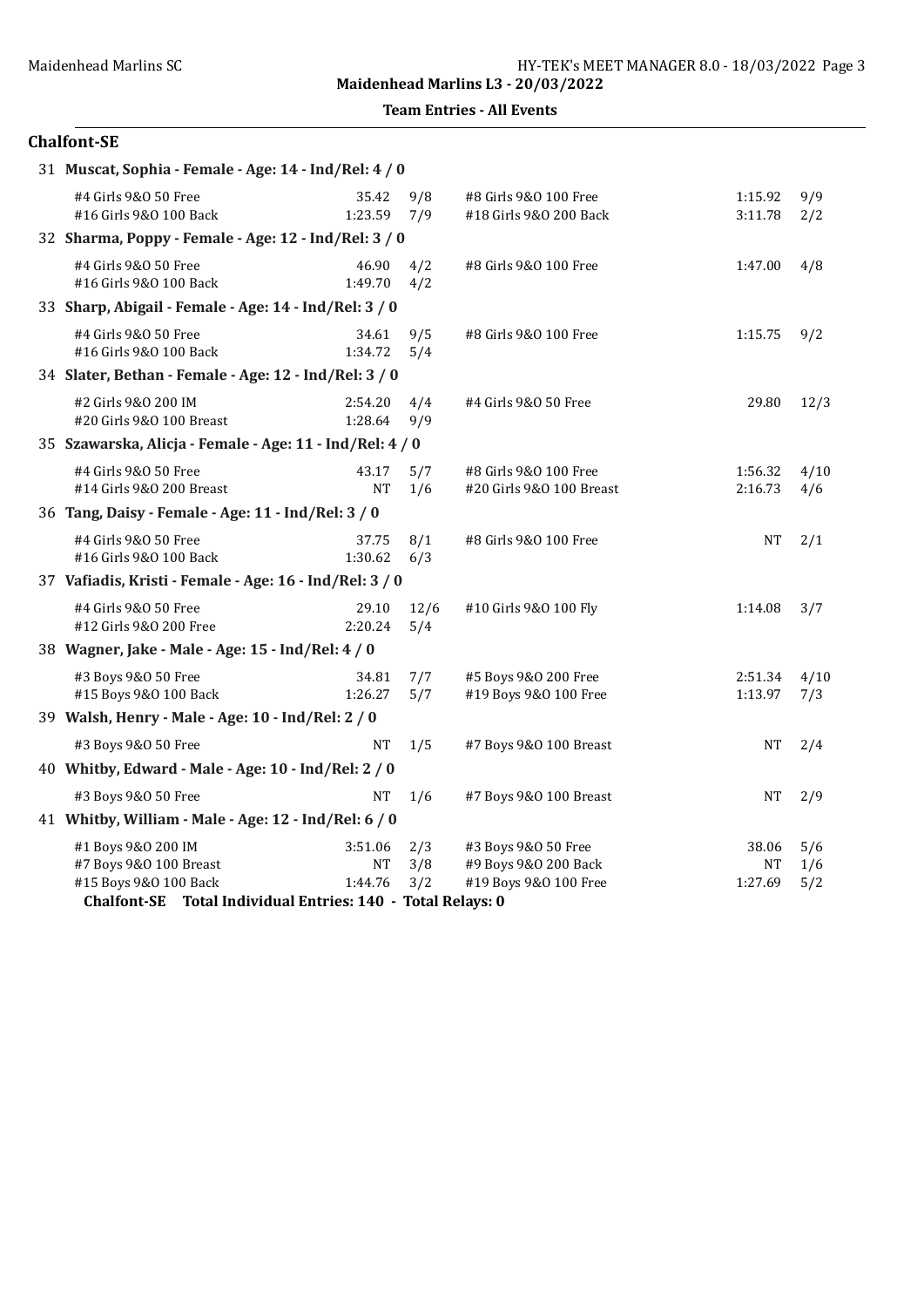Team Entries - All Events

# Dulwich Dolp-LD

| 1 Bilgin, Lale - Female - Age: 9 - Ind/Rel: 2 / 0          |                    |             |                                                |                  |             |  |  |  |  |
|------------------------------------------------------------|--------------------|-------------|------------------------------------------------|------------------|-------------|--|--|--|--|
| #4 Girls 9&0 50 Free                                       | 37.75              | 8/10        | #8 Girls 9&0 100 Free                          | 1:33.00          | 5/6         |  |  |  |  |
| 2 Blackburn, Xavier - Male - Age: 13 - Ind/Rel: 4 / 0      |                    |             |                                                |                  |             |  |  |  |  |
| #3 Boys 9&0 50 Free                                        | 29.69              | 9/5         | #7 Boys 9&0 100 Breast                         | 1:23.72          | 7/5         |  |  |  |  |
| #15 Boys 9&0 100 Back                                      | 1:12.20            | 6/6         | #19 Boys 9&0 100 Free                          | 1:27.76          | 5/9         |  |  |  |  |
| 3 Bowen, Ava - Female - Age: 12 - Ind/Rel: 4 / 0           |                    |             |                                                |                  |             |  |  |  |  |
| #4 Girls 9&0 50 Free                                       | 40.53              | 6/7         | #8 Girls 9&0 100 Free                          | 1:41.73          | 4/5         |  |  |  |  |
| #14 Girls 9&0 200 Breast                                   | 3:46.91            | 3/2         | #20 Girls 9&0 100 Breast                       | 1:45.24          | 6/7         |  |  |  |  |
| 4 Bridge, Elsa - Female - Age: 14 - Ind/Rel: 4 / 0         |                    |             |                                                |                  |             |  |  |  |  |
| #2 Girls 9&0 200 IM                                        | 2:37.63            | 5/7         | #4 Girls 9&0 50 Free                           | 27.58            | 12/5        |  |  |  |  |
| #16 Girls 9&0 100 Back                                     | 1:13.66            | 8/3         | #20 Girls 9&0 100 Breast                       | 1:27.63          | 9/2         |  |  |  |  |
| 5 Bucur, Alexandru - Male - Age: 14 - Ind/Rel: 5 / 0       |                    |             |                                                |                  |             |  |  |  |  |
| #3 Boys 9&0 50 Free                                        | 35.00              | 7/8         | #5 Boys 9&0 200 Free                           | 2:47.84          | 4/3         |  |  |  |  |
| #7 Boys 9&0 100 Breast<br>#19 Boys 9&0 100 Free            | 1:31.42<br>1:27.32 | 7/2<br>5/3  | #17 Boys 9&0 200 Breast                        | 3:17.93          | 2/5         |  |  |  |  |
| 6 Butler, Iris - Female - Age: 10 - Ind/Rel: 5 / 0         |                    |             |                                                |                  |             |  |  |  |  |
|                                                            |                    |             |                                                |                  |             |  |  |  |  |
| #2 Girls 9&0 200 IM<br>#8 Girls 9&0 100 Free               | 3:27.66<br>1:27.21 | 3/2<br>6/7  | #4 Girls 9&0 50 Free<br>#16 Girls 9&0 100 Back | 37.96<br>1:30.40 | 7/7<br>6/7  |  |  |  |  |
| #18 Girls 9&0 200 Back                                     | 3:14.00            | 2/9         |                                                |                  |             |  |  |  |  |
| 7 Chilton, Christopher - Male - Age: 16 - Ind/Rel: 7 / 0   |                    |             |                                                |                  |             |  |  |  |  |
| #1 Boys 9&0 200 IM                                         | 2:30.10            | 5/4         | #3 Boys 9&0 50 Free                            | 26.71            | 11/3        |  |  |  |  |
| #5 Boys 9&0 200 Free                                       | 2:03.52            | 6/5         | #9 Boys 9&0 200 Back                           | 2:19.72          | 3/5         |  |  |  |  |
| #11 Boys 9&0 100 Fly                                       | 1:05.88            | 4/4         | #15 Boys 9&0 100 Back                          | 1:05.00          | 7/6         |  |  |  |  |
| #19 Boys 9&0 100 Free                                      | 59.44              | 10/8        |                                                |                  |             |  |  |  |  |
| 8 Colman, Stanley - Male - Age: 12 - Ind/Rel: 6 / 0        |                    |             |                                                |                  |             |  |  |  |  |
| #1 Boys 9&0 200 IM                                         | 3:04.84            | 3/4         | #3 Boys 9&0 50 Free                            | 32.78            | 8/8         |  |  |  |  |
| #7 Boys 9&0 100 Breast                                     | 1:39.29            | 6/5         | #11 Boys 9&0 100 Fly                           | 1:31.02          | 3/8         |  |  |  |  |
| #15 Boys 9&0 100 Back                                      | 1:26.25            | 5/4         | #19 Boys 9&0 100 Free                          | 1:17.32          | 7/10        |  |  |  |  |
| 9 Czempiel, Monika - Female - Age: 14 - Ind/Rel: 3 / 0     |                    |             |                                                |                  |             |  |  |  |  |
| #8 Girls 9&0 100 Free<br>#18 Girls 9&0 200 Back            | 1:31.97<br>3:17.57 | 6/10<br>2/1 | #16 Girls 9&0 100 Back                         | 1:31.89          | 6/1         |  |  |  |  |
| 10 De Mott, Alexander - Male - Age: 12 - Ind/Rel: 5 / 0    |                    |             |                                                |                  |             |  |  |  |  |
|                                                            |                    |             |                                                |                  |             |  |  |  |  |
| #1 Boys 9&0 200 IM<br>#7 Boys 9&0 100 Breast               | 3:28.75<br>1:57.75 | 2/6<br>5/4  | #3 Boys 9&0 50 Free<br>#15 Boys 9&0 100 Back   | 38.05<br>1:42.50 | 6/10<br>3/7 |  |  |  |  |
| #19 Boys 9&0 100 Free                                      | 1:38.90            | 4/2         |                                                |                  |             |  |  |  |  |
| 11 Dekkoun, Omar - Male - Age: 14 - Ind/Rel: 5 / 0         |                    |             |                                                |                  |             |  |  |  |  |
| #3 Boys 9&0 50 Free                                        | 35.41              | 7/1         | #5 Boys 9&0 200 Free                           | NT               | 2/5         |  |  |  |  |
| #7 Boys 9&0 100 Breast                                     | $\rm{NT}$          | 4/10        | #17 Boys 9&0 200 Breast                        | <b>NT</b>        | 1/5         |  |  |  |  |
| #19 Boys 9&0 100 Free                                      | 1:18.00            | 6/6         |                                                |                  |             |  |  |  |  |
| 12 Dekkoun, Reem - Female - Age: 12 - Ind/Rel: 6 / 0       |                    |             |                                                |                  |             |  |  |  |  |
| #2 Girls 9&0 200 IM                                        | 3:29.81            | 3/9         | #4 Girls 9&0 50 Free                           | 34.69            | 9/4         |  |  |  |  |
| #8 Girls 9&0 100 Free                                      | 1:21.72            | 7/6         | #12 Girls 9&0 200 Free                         | 2:57.04          | 2/4         |  |  |  |  |
| #14 Girls 9&0 200 Breast                                   | 3:54.19            | 3/10        | #20 Girls 9&0 100 Breast                       | 1:55.60          | 6/10        |  |  |  |  |
| 13 Djidetchian, Anna - Female - Age: 13 - Ind/Rel: 4 / 0   |                    |             |                                                |                  |             |  |  |  |  |
| #2 Girls 9&0 200 IM                                        | 2:51.29            | 5/10        | #8 Girls 9&0 100 Free                          | 1:07.63          | 11/1        |  |  |  |  |
| #12 Girls 9&0 200 Free                                     | 2:46.40            | 3/2         | #18 Girls 9&0 200 Back                         | 2:52.57          | 3/9         |  |  |  |  |
| 14 Djidetchian, Theodore - Male - Age: 16 - Ind/Rel: 3 / 0 |                    |             |                                                |                  |             |  |  |  |  |
| #5 Boys 9&0 200 Free                                       | 2:11.39            | 6/8         | #13 Boys 9&0 200 Fly                           | 2:25.38          | 1/5         |  |  |  |  |
| #19 Boys 9&0 100 Free                                      | 1:00.17            | 10/1        |                                                |                  |             |  |  |  |  |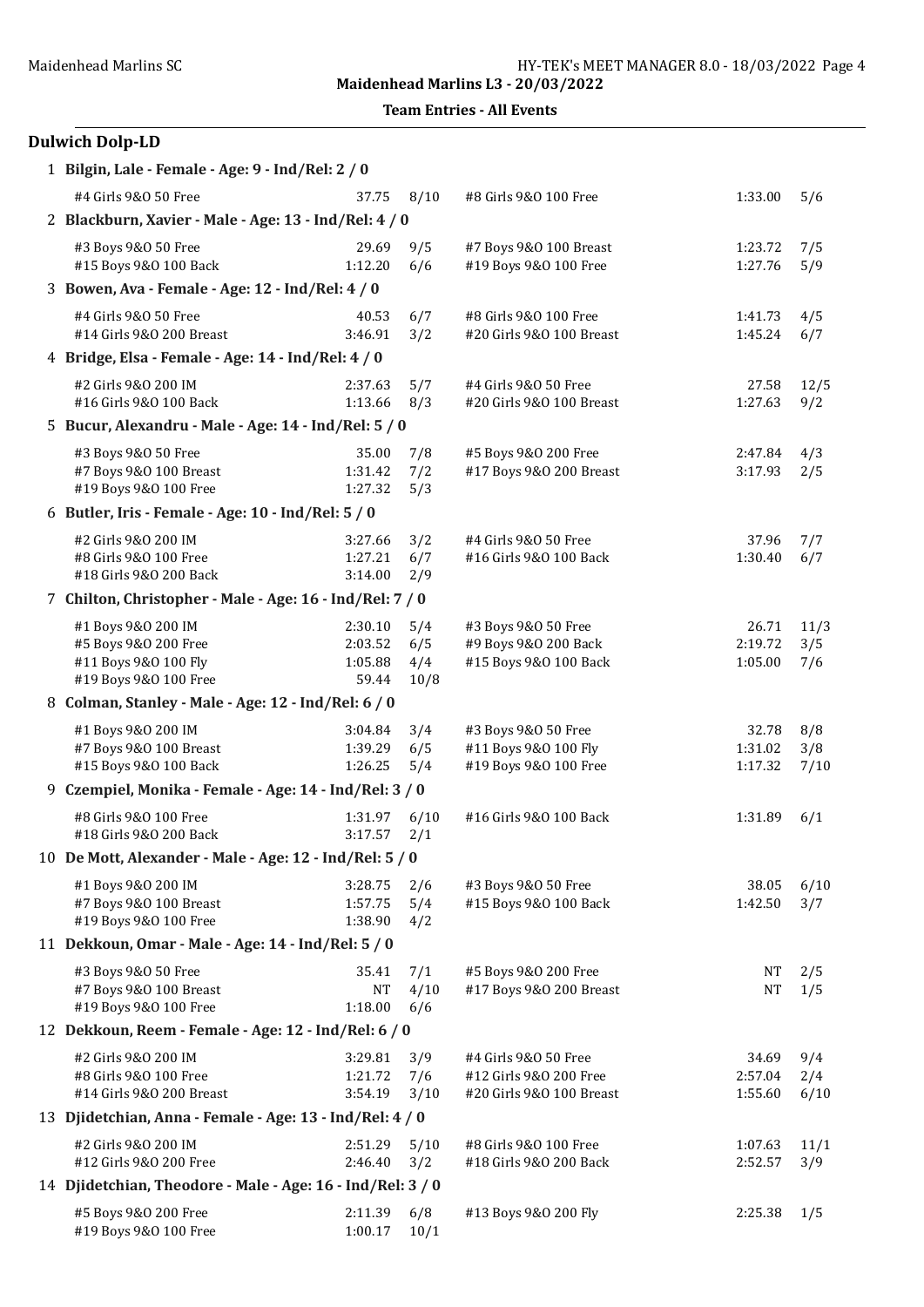Team Entries - All Events

## Dulwich Dolp-LD

| 15 Doring, Lucy - Female - Age: 15 - Ind/Rel: 4 / 0                                                                        |                                                     |                                 |                                                                                                   |                                        |                             |
|----------------------------------------------------------------------------------------------------------------------------|-----------------------------------------------------|---------------------------------|---------------------------------------------------------------------------------------------------|----------------------------------------|-----------------------------|
| #8 Girls 9&0 100 Free<br>#18 Girls 9&0 200 Back                                                                            | 59.85<br>2:30.69                                    | 11/5<br>3/6                     | #10 Girls 9&0 100 Fly<br>#20 Girls 9&0 100 Breast                                                 | 1:08.43<br>1:20.63                     | 3/5<br>9/4                  |
| 16 Ellender, Olivia - Female - Age: 17 - Ind/Rel: 3 / 0                                                                    |                                                     |                                 |                                                                                                   |                                        |                             |
| #2 Girls 9&0 200 IM<br>#16 Girls 9&0 100 Back                                                                              | 2:38.52<br>1:11.51                                  | 5/3<br>8/4                      | #12 Girls 9&0 200 Free                                                                            | 2:16.50                                | 5/6                         |
| 17 Fu, Justin - Male - Age: 16 - Ind/Rel: 5 / 0                                                                            |                                                     |                                 |                                                                                                   |                                        |                             |
| #3 Boys 9&0 50 Free<br>#15 Boys 9&0 100 Back<br>#19 Boys 9&0 100 Free                                                      | NΤ<br>1:09.00<br>NT                                 | 2/6<br>7/2<br>2/6               | #9 Boys 9&0 200 Back<br>#17 Boys 9&0 200 Breast                                                   | NT<br>2:50.90                          | 2/1<br>3/4                  |
| 18 Garrigan, Eloise - Female - Age: 10 - Ind/Rel: 4 / 0                                                                    |                                                     |                                 |                                                                                                   |                                        |                             |
| #4 Girls 9&0 50 Free<br>#16 Girls 9&0 100 Back                                                                             | 46.21<br><b>NT</b>                                  | 4/3<br>2/8                      | #8 Girls 9&0 100 Free<br>#20 Girls 9&0 100 Breast                                                 | <b>NT</b><br><b>NT</b>                 | 1/3<br>2/4                  |
| 19 Garrigan, Joe - Male - Age: 10 - Ind/Rel: 4 / 0                                                                         |                                                     |                                 |                                                                                                   |                                        |                             |
| #3 Boys 9&0 50 Free<br>#15 Boys 9&0 100 Back                                                                               | 49.60<br><b>NT</b>                                  | 3/2<br>1/6                      | #7 Boys 9&0 100 Breast<br>#19 Boys 9&0 100 Free                                                   | <b>NT</b><br><b>NT</b>                 | 2/7<br>1/2                  |
| 20 Garrigan, Sophie - Female - Age: 13 - Ind/Rel: 9 / 0                                                                    |                                                     |                                 |                                                                                                   |                                        |                             |
| #2 Girls 9&0 200 IM<br>#6 Girls 9&0 200 Fly<br>#10 Girls 9&0 100 Fly<br>#16 Girls 9&0 100 Back<br>#20 Girls 9&0 100 Breast | 3:01.06<br>3:29.71<br>1:32.16<br>1:20.17<br>1:44.14 | 4/9<br>1/6<br>3/1<br>7/5<br>6/4 | #4 Girls 9&0 50 Free<br>#8 Girls 9&0 100 Free<br>#12 Girls 9&0 200 Free<br>#18 Girls 9&0 200 Back | 32.22<br>1:12.69<br>2:42.36<br>2:53.39 | 11/8<br>10/3<br>4/10<br>3/1 |
| 21 Hembry, Huxley - Male - Age: 11 - Ind/Rel: 5 / 0                                                                        |                                                     |                                 |                                                                                                   |                                        |                             |
| #1 Boys 9&0 200 IM<br>#7 Boys 9&0 100 Breast<br>#19 Boys 9&0 100 Free                                                      | 3:45.77<br><b>NT</b><br><b>NT</b>                   | 2/7<br>3/10<br>1/4              | #3 Boys 9&0 50 Free<br>#17 Boys 9&0 200 Breast                                                    | NT<br>3:35.72                          | 2/1<br>2/3                  |
| 22 Holmes, Lois - Female - Age: 10 - Ind/Rel: 6 / 0                                                                        |                                                     |                                 |                                                                                                   |                                        |                             |
| #2 Girls 9&0 200 IM<br>#8 Girls 9&0 100 Free<br>#16 Girls 9&0 100 Back                                                     | 3:31.28<br>1:40.59<br>1:34.35                       | 3/10<br>5/9<br>5/6              | #4 Girls 9&0 50 Free<br>#12 Girls 9&0 200 Free<br>#18 Girls 9&0 200 Back                          | 39.82<br>3:10.15<br>3:21.83            | 7/9<br>2/2<br>1/6           |
| 23 Holohan, Ava - Female - Age: 13 - Ind/Rel: 4 / 0                                                                        |                                                     |                                 |                                                                                                   |                                        |                             |
| #4 Girls 9&0 50 Free<br>#14 Girls 9&0 200 Breast                                                                           | 31.76 11/5<br>3:18.63                               | 4/9                             | #10 Girls 9&0 100 Fly<br>#20 Girls 9&0 100 Breast                                                 | 1:21.78<br>1:29.44                     | 3/2<br>9/10                 |
| 24 Holohan, Thomas - Male - Age: 15 - Ind/Rel: 4 / 0                                                                       |                                                     |                                 |                                                                                                   |                                        |                             |
| #1 Boys 9&0 200 IM<br>#11 Boys 9&0 100 Fly                                                                                 | 2:36.31<br>1:09.71                                  | 5/1<br>4/8                      | #7 Boys 9&0 100 Breast<br>#19 Boys 9&0 100 Free                                                   | 1:17.09<br>1:02.10                     | 8/6<br>9/6                  |
| 25 Hulston, Elizabeth - Female - Age: 12 - Ind/Rel: 6 / 0                                                                  |                                                     |                                 |                                                                                                   |                                        |                             |
| #2 Girls 9&0 200 IM<br>#8 Girls 9&0 100 Free<br>#16 Girls 9&0 100 Back                                                     | 3:08.16<br>1:23.25<br>1:23.21                       | 3/4<br>7/3<br>7/8               | #4 Girls 9&0 50 Free<br>#12 Girls 9&0 200 Free<br>#20 Girls 9&0 100 Breast                        | 33.57<br>2:47.15<br>1:40.55            | 10/3<br>3/9<br>7/8          |
| 26 Jovanov, Lili - Female - Age: 13 - Ind/Rel: 4 / 0                                                                       |                                                     |                                 |                                                                                                   |                                        |                             |
| #2 Girls 9&0 200 IM<br>#12 Girls 9&0 200 Free                                                                              | 2:51.41<br>2:25.86                                  | 4/5<br>5/2                      | #4 Girls 9&0 50 Free<br>#20 Girls 9&0 100 Breast                                                  | 33.07<br>1:23.12                       | 10/5<br>9/3                 |
| 27 Kwok, Aidan - Male - Age: 13 - Ind/Rel: 5 / 0                                                                           |                                                     |                                 |                                                                                                   |                                        |                             |
| #3 Boys 9&0 50 Free<br>#7 Boys 9&0 100 Breast<br>#19 Boys 9&0 100 Free                                                     | 31.97<br>1:33.90<br>1:12.13                         | 9/1<br>7/9<br>8/1               | #5 Boys 9&0 200 Free<br>#17 Boys 9&0 200 Breast                                                   | 2:37.38<br>3:20.95                     | 5/2<br>2/6                  |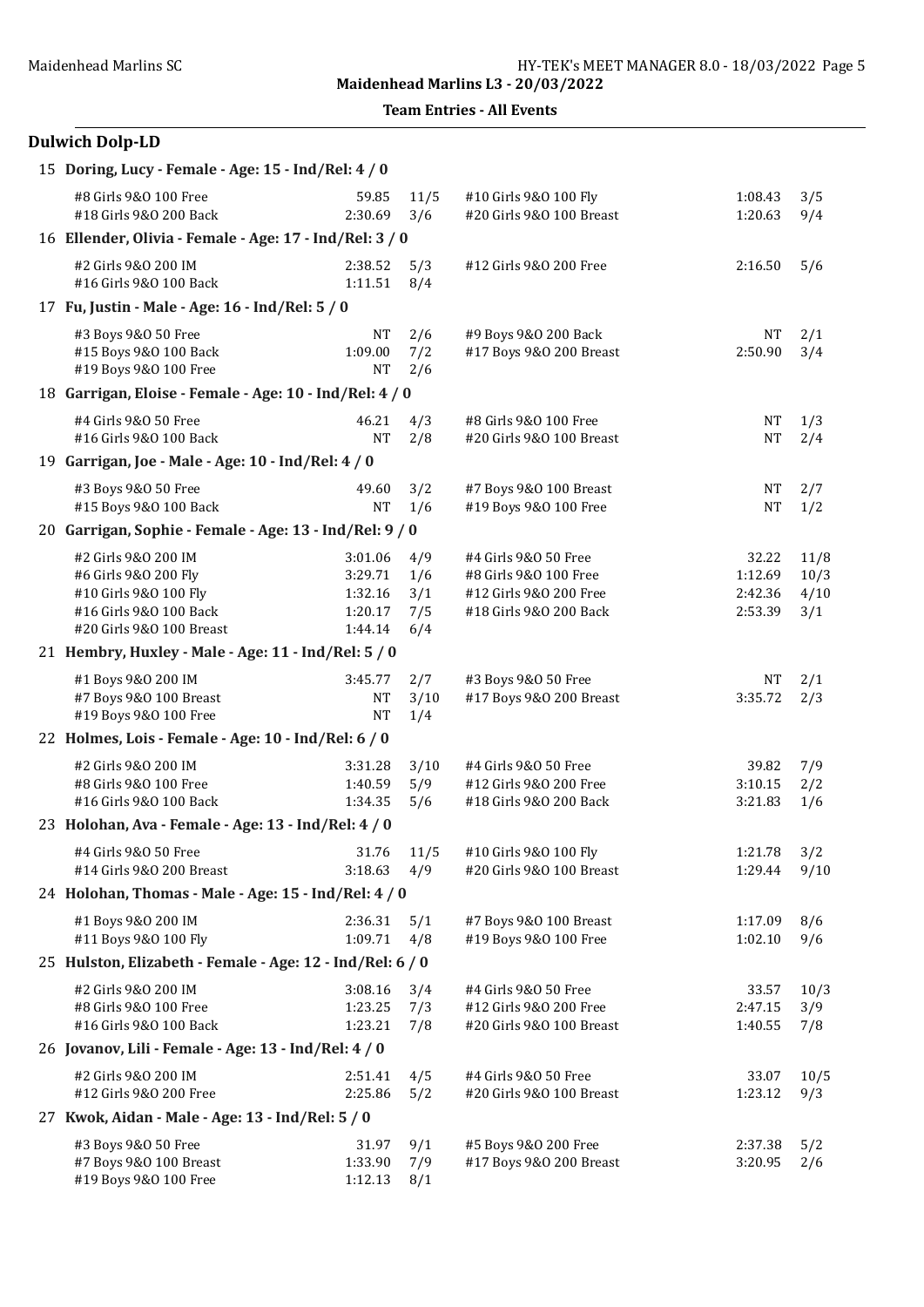Team Entries - All Events

## Dulwich Dolp-LD

| 28 Kwok, Liam - Male - Age: 10 - Ind/Rel: 4 / 0                                                                                                    |                                 |                    |                                                                          |                               |                     |
|----------------------------------------------------------------------------------------------------------------------------------------------------|---------------------------------|--------------------|--------------------------------------------------------------------------|-------------------------------|---------------------|
| #3 Boys 9&0 50 Free<br>#15 Boys 9&0 100 Back                                                                                                       | 42.25<br>1:32.25                | 4/3<br>4/6         | #7 Boys 9&0 100 Breast<br>#19 Boys 9&0 100 Free                          | 2:02.34<br>1:37.25            | 5/2<br>4/3          |
| 29 Lagzouli, Adam - Male - Age: 13 - Ind/Rel: 6 / 0                                                                                                |                                 |                    |                                                                          |                               |                     |
| #1 Boys 9&0 200 IM<br>#5 Boys 9&0 200 Free<br>#17 Boys 9&0 200 Breast                                                                              | 2:38.43<br>2:18.84<br>2:57.70   | 4/4<br>6/9<br>3/2  | #3 Boys 9&0 50 Free<br>#7 Boys 9&0 100 Breast<br>#19 Boys 9&0 100 Free   | 29.61<br>1:21.82<br>1:07.34   | 10/10<br>8/1<br>8/6 |
| 30 Orfinada, Chelsy - Female - Age: 11 - Ind/Rel: 4 / 0                                                                                            |                                 |                    |                                                                          |                               |                     |
| #4 Girls 9&0 50 Free<br>#16 Girls 9&0 100 Back                                                                                                     | NT<br>1:39.91                   | 2/9<br>5/8         | #8 Girls 9&0 100 Free<br>#20 Girls 9&0 100 Breast                        | <b>NT</b><br><b>NT</b>        | 2/8<br>3/4          |
| 31 Pane, James - Male - Age: 12 - Ind/Rel: 5 / 0                                                                                                   |                                 |                    |                                                                          |                               |                     |
| #1 Boys 9&0 200 IM<br>#7 Boys 9&0 100 Breast<br>#19 Boys 9&0 100 Free                                                                              | 2:43.94<br>1:31.30<br>1:06.41   | 4/8<br>7/8<br>9/1  | #3 Boys 9&0 50 Free<br>#11 Boys 9&0 100 Fly                              | 29.28<br><b>NT</b>            | 10/2<br>2/3         |
| 32 Roman, Paul - Male - Age: 15 - Ind/Rel: 6 / 0                                                                                                   |                                 |                    |                                                                          |                               |                     |
| #1 Boys 9&0 200 IM<br>#5 Boys 9&0 200 Free<br>#15 Boys 9&0 100 Back                                                                                | 2:30.97<br>2:11.67<br>1:09.65   | 5/7<br>6/2<br>7/9  | #3 Boys 9&0 50 Free<br>#7 Boys 9&0 100 Breast<br>#19 Boys 9&0 100 Free   | 27.35<br>1:19.34<br>1:00.07   | 11/2<br>8/7<br>10/9 |
| 33 Salmon, Madeleine - Female - Age: 10 - Ind/Rel: 5 / 0                                                                                           |                                 |                    |                                                                          |                               |                     |
| #2 Girls 9&0 200 IM<br>#8 Girls 9&0 100 Free<br>#20 Girls 9&0 100 Breast                                                                           | 3:46.51<br>1:27.62<br><b>NT</b> | 2/6<br>6/3<br>3/10 | #4 Girls 9&0 50 Free<br>#16 Girls 9&0 100 Back                           | <b>NT</b><br>1:41.97          | 2/1<br>5/10         |
| 34 Siddique, Sufiyan - Male - Age: 13 - Ind/Rel: 6 / 0                                                                                             |                                 |                    |                                                                          |                               |                     |
| #3 Boys 9&0 50 Free<br>#7 Boys 9&0 100 Breast<br>#15 Boys 9&0 100 Back                                                                             | 36.35<br>1:57.18<br>1:31.90     | 6/3<br>5/6<br>5/10 | #5 Boys 9&0 200 Free<br>#9 Boys 9&0 200 Back<br>#19 Boys 9&0 100 Free    | 2:57.51<br>3:17.06<br>1:20.54 | 3/6<br>2/7<br>6/8   |
| 35 Summerfield, Mia - Female - Age: 14 - Ind/Rel: 6 / 0                                                                                            |                                 |                    |                                                                          |                               |                     |
| #2 Girls 9&0 200 IM<br>#8 Girls 9&0 100 Free<br>#16 Girls 9&0 100 Back                                                                             | 3:08.16<br>1:25.69<br>1:33.72   | 3/6<br>6/5<br>5/5  | #4 Girls 9&0 50 Free<br>#12 Girls 9&0 200 Free<br>#18 Girls 9&0 200 Back | 38.13<br>2:48.09<br>3:02.97   | 7/8<br>3/1<br>2/3   |
| 36 Taylor, Charlotte - Female - Age: 16 - Ind/Rel: 3 / 0                                                                                           |                                 |                    |                                                                          |                               |                     |
| #6 Girls 9&0 200 Fly<br>#18 Girls 9&0 200 Back                                                                                                     | $2:46.60$ 1/5<br>2:37.56        | 3/3                | #10 Girls 9&0 100 Fly                                                    | 1:14.00                       | 3/4                 |
| 37 Thurlow, Sebastian - Male - Age: 15 - Ind/Rel: 4 / 0                                                                                            |                                 |                    |                                                                          |                               |                     |
| #3 Boys 9&0 50 Free<br>#15 Boys 9&0 100 Back                                                                                                       | 26.70<br>1:07.58                | 11/7<br>7/3        | #7 Boys 9&0 100 Breast<br>#19 Boys 9&0 100 Free                          | 1:17.98<br>1:00.00            | 8/4<br>10/2         |
| 38 Williamson, Sophie - Female - Age: 14 - Ind/Rel: 5 / 0                                                                                          |                                 |                    |                                                                          |                               |                     |
| #4 Girls 9&0 50 Free<br>#10 Girls 9&0 100 Fly<br>#20 Girls 9&0 100 Breast                                                                          | 30.87<br>1:18.68<br>1:38.65     | 12/9<br>3/8<br>7/4 | #8 Girls 9&0 100 Free<br>#16 Girls 9&0 100 Back                          | 1:08.80<br>1:17.00            | 10/6<br>8/9         |
| 39 Wright, Tommy - Male - Age: 13 - Ind/Rel: 4 / 0                                                                                                 |                                 |                    |                                                                          |                               |                     |
| #3 Boys 9&0 50 Free<br>#15 Boys 9&0 100 Back                                                                                                       | 32.03<br>1:19.44                | 8/6<br>6/9         | #9 Boys 9&0 200 Back<br>#19 Boys 9&0 100 Free                            | 2:50.21<br>1:09.84            | 3/2<br>8/8          |
| 40 Zhou, Sansan - Male - Age: 11 - Ind/Rel: 5 / 0                                                                                                  |                                 |                    |                                                                          |                               |                     |
| #3 Boys 9&0 50 Free<br>#15 Boys 9&0 100 Back<br>#19 Boys 9&0 100 Free<br><b>Dulwich Dolp-LD</b><br>Total Individual Entries: 189 - Total Relays: 0 | 38.06<br>1:38.72<br>NT          | 5/5<br>4/1<br>2/10 | #7 Boys 9&0 100 Breast<br>#17 Boys 9&0 200 Breast                        | NT<br>3:58.35                 | 3/9<br>2/9          |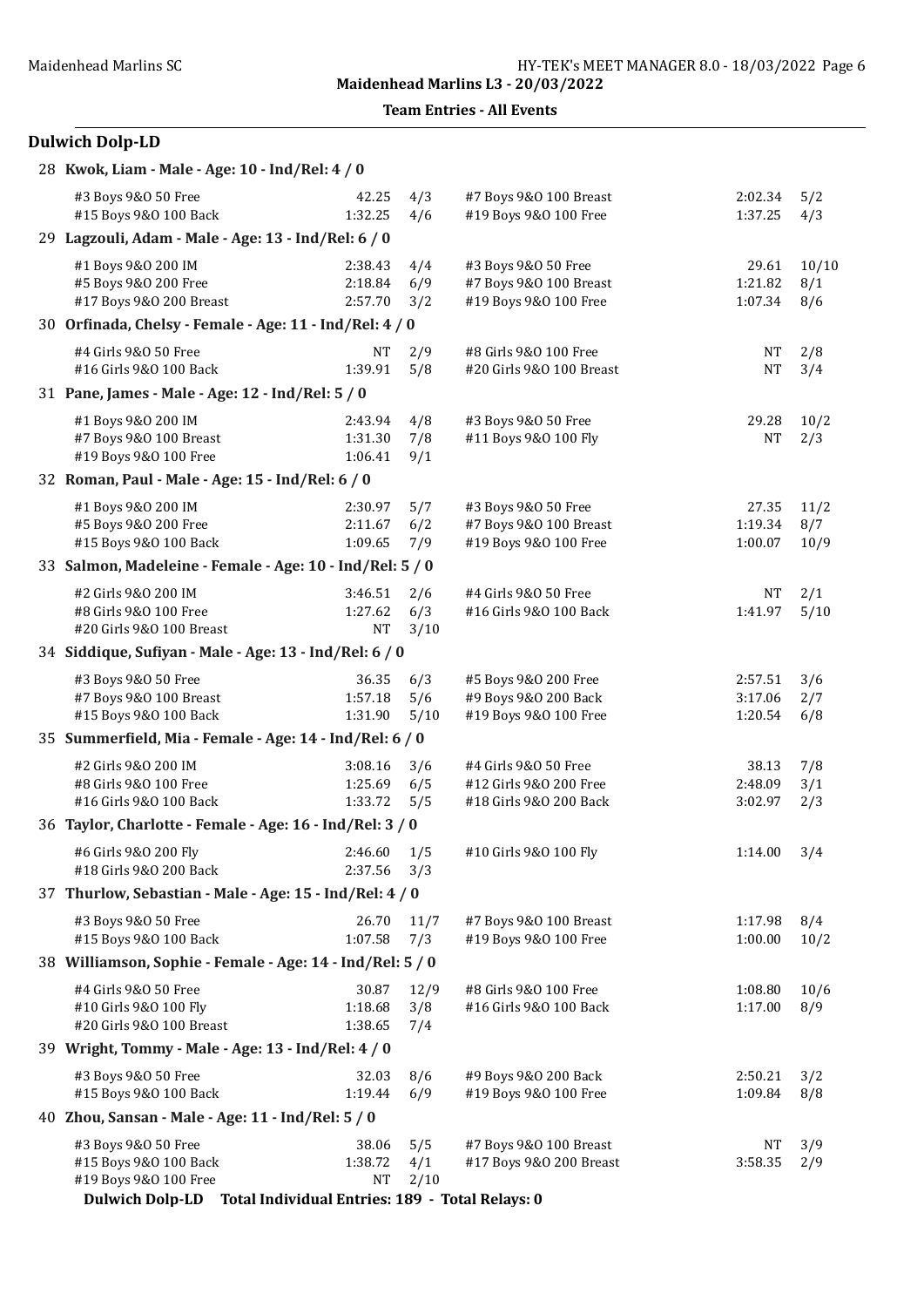Team Entries - All Events

# Elmbridge-SE

| 1 Agnew, Lucy - Female - Age: 13 - Ind/Rel: 6 / 0                        |                               |                    |                                                                            |                             |                    |  |  |  |
|--------------------------------------------------------------------------|-------------------------------|--------------------|----------------------------------------------------------------------------|-----------------------------|--------------------|--|--|--|
| #2 Girls 9&0 200 IM<br>#8 Girls 9&0 100 Free<br>#14 Girls 9&0 200 Breast | 2:54.61<br>1:10.48<br>3:14.52 | 4/7<br>10/4<br>4/8 | #4 Girls 9&0 50 Free<br>#12 Girls 9&0 200 Free<br>#20 Girls 9&0 100 Breast | 31.82<br>2:31.65<br>1:31.96 | 11/6<br>4/6<br>8/6 |  |  |  |
| 2 Agnew, Sophie - Female - Age: 10 - Ind/Rel: 5 / 0                      |                               |                    |                                                                            |                             |                    |  |  |  |
| #2 Girls 9&0 200 IM<br>#8 Girls 9&0 100 Free<br>#20 Girls 9&0 100 Breast | 3:54.50<br>1:23.55<br>1:57.76 | 2/4<br>7/8<br>5/5  | #4 Girls 9&0 50 Free<br>#12 Girls 9&0 200 Free                             | 36.88<br>3:29.90            | 8/7<br>2/9         |  |  |  |
| 3 Alampi, Alice - Female - Age: 14 - Ind/Rel: 4 / 0                      |                               |                    |                                                                            |                             |                    |  |  |  |
| #4 Girls 9&0 50 Free<br>#12 Girls 9&0 200 Free                           | 29.32<br>2:24.25              | 12/4<br>5/8        | #8 Girls 9&0 100 Free<br>#16 Girls 9&0 100 Back                            | 1:03.58<br>1:12.23          | 11/6<br>8/7        |  |  |  |
| 4 Alampi, Dario - Male - Age: 11 - Ind/Rel: 3 / 0                        |                               |                    |                                                                            |                             |                    |  |  |  |
| #3 Boys 9&0 50 Free<br>#19 Boys 9&0 100 Free                             | 35.20<br>1:22.50              | 7/9<br>5/5         | #15 Boys 9&0 100 Back                                                      | 1:33.04                     | 4/7                |  |  |  |
| 5 Baird, Matthew - Male - Age: 14 - Ind/Rel: 2 / 0                       |                               |                    |                                                                            |                             |                    |  |  |  |
| #1 Boys 9&0 200 IM                                                       | 2:50.78                       | 4/1                | #3 Boys 9&0 50 Free                                                        | 31.93                       | 9/9                |  |  |  |
| 6 Buchanan, Ellie - Female - Age: 10 - Ind/Rel: 4 / 0                    |                               |                    |                                                                            |                             |                    |  |  |  |
| #4 Girls 9&0 50 Free<br>#16 Girls 9&0 100 Back                           | 40.03<br>1:39.85              | 7/10<br>5/3        | #8 Girls 9&0 100 Free<br>#20 Girls 9&0 100 Breast                          | 1:31.90<br>1:54.29          | 6/1<br>6/1         |  |  |  |
| 7 Bunth, Arthur - Male - Age: 12 - Ind/Rel: 2 / 0                        |                               |                    |                                                                            |                             |                    |  |  |  |
| #15 Boys 9&0 100 Back                                                    | 1:32.12                       | 4/5                | #19 Boys 9&0 100 Free                                                      | 1:20.62                     | 6/2                |  |  |  |
| 8 Collins, Florence - Female - Age: 9 - Ind/Rel: 4 / 0                   |                               |                    |                                                                            |                             |                    |  |  |  |
| #4 Girls 9&0 50 Free<br>#16 Girls 9&0 100 Back                           | 51.72<br><b>NT</b>            | 3/7<br>1/7         | #8 Girls 9&0 100 Free<br>#20 Girls 9&0 100 Breast                          | 2:00.15<br>NΤ               | 3/3<br>2/1         |  |  |  |
| 9 Collins, Poppy - Female - Age: 13 - Ind/Rel: 4 / 0                     |                               |                    |                                                                            |                             |                    |  |  |  |
| #2 Girls 9&0 200 IM<br>#12 Girls 9&0 200 Free                            | 2:51.04<br>2:40.81            | 5/1<br>4/2         | #6 Girls 9&0 200 Fly<br>#18 Girls 9&0 200 Back                             | NΤ<br><b>NT</b>             | 1/4<br>1/7         |  |  |  |
| 10 Collins, Thomas - Male - Age: 14 - Ind/Rel: 1 / 0                     |                               |                    |                                                                            |                             |                    |  |  |  |
| #3 Boys 9&0 50 Free                                                      | 29.12                         | 10/8               |                                                                            |                             |                    |  |  |  |
| 11 Coups, Isla - Female - Age: 12 - Ind/Rel: 3 / 0                       |                               |                    |                                                                            |                             |                    |  |  |  |
| #4 Girls 9&0 50 Free<br>#10 Girls 9&0 100 Fly                            | 32.03<br><b>NT</b>            | 11/7<br>2/9        | #8 Girls 9&0 100 Free                                                      | 1:14.71                     | 9/6                |  |  |  |
| 12 Dyer, Enzo - Male - Age: 13 - Ind/Rel: 4 / 0                          |                               |                    |                                                                            |                             |                    |  |  |  |
| #1 Boys 9&0 200 IM<br>#9 Boys 9&0 200 Back                               | 2:39.58<br>2:36.75            | 4/7<br>3/7         | #7 Boys 9&0 100 Breast<br>#15 Boys 9&0 100 Back                            | 1:23.10<br>1:13.89          | 8/10<br>6/4        |  |  |  |
| 13 Dyer, Oscar - Male - Age: 11 - Ind/Rel: 4 / 0                         |                               |                    |                                                                            |                             |                    |  |  |  |
| #1 Boys 9&0 200 IM<br>#11 Boys 9&0 100 Fly                               | 3:11.43<br>1:31.49            | 3/3<br>3/2         | #7 Boys 9&0 100 Breast<br>#17 Boys 9&0 200 Breast                          | 1:40.97<br>3:37.90          | 6/4<br>2/2         |  |  |  |
| 14 Hall, Samuel - Male - Age: 13 - Ind/Rel: 5 / 0                        |                               |                    |                                                                            |                             |                    |  |  |  |
| #3 Boys 9&0 50 Free<br>#9 Boys 9&0 200 Back<br>#19 Boys 9&0 100 Free     | 32.93<br>2:53.75<br>1:06.77   | 8/9<br>3/1<br>8/5  | #5 Boys 9&0 200 Free<br>#15 Boys 9&0 100 Back                              | 2:31.58<br>1:14.28          | 5/3<br>6/3         |  |  |  |
| 15 Halliday, Bronwyn - Female - Age: 13 - Ind/Rel: 2 / 0                 |                               |                    |                                                                            |                             |                    |  |  |  |
| #4 Girls 9&0 50 Free                                                     | 34.66                         | 9/6                | #8 Girls 9&0 100 Free                                                      | 1:18.70                     | 8/2                |  |  |  |
| 16 Hatton, Emily - Female - Age: 10 - Ind/Rel: 1 / 0                     |                               |                    |                                                                            |                             |                    |  |  |  |
| #4 Girls 9&0 50 Free                                                     | <b>NT</b>                     | 1/5                |                                                                            |                             |                    |  |  |  |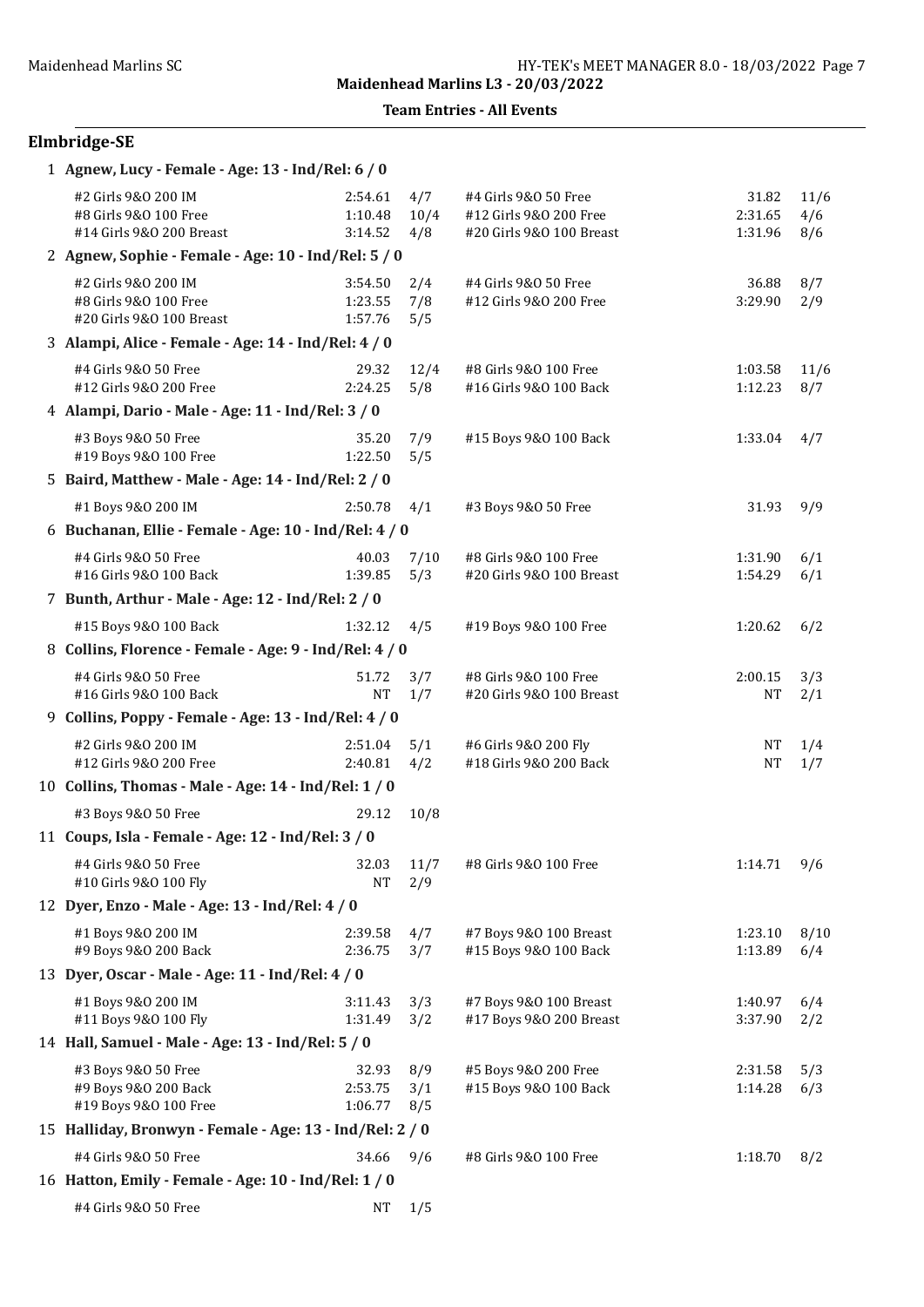## Elmbridge-SE

| 17 Hempenstall, Amy - Female - Age: 13 - Ind/Rel: 6 / 0                                     |                                            |                          |                                                                            |                               |                    |  |  |  |
|---------------------------------------------------------------------------------------------|--------------------------------------------|--------------------------|----------------------------------------------------------------------------|-------------------------------|--------------------|--|--|--|
| #2 Girls 9&0 200 IM<br>#8 Girls 9&0 100 Free<br>#18 Girls 9&0 200 Back                      | 2:48.12<br>1:07.26<br>2:34.75              | 5/9<br>11/9<br>3/7       | #4 Girls 9&0 50 Free<br>#16 Girls 9&0 100 Back<br>#20 Girls 9&0 100 Breast | 31.30<br>1:13.75<br>1:34.44   | 12/1<br>8/8<br>8/8 |  |  |  |
| 18 Holloway, Nicholas - Male - Age: 13 - Ind/Rel: 3 / 0                                     |                                            |                          |                                                                            |                               |                    |  |  |  |
| #1 Boys 9&0 200 IM<br>#19 Boys 9&0 100 Free                                                 | 2:40.50<br>1:00.70                         | 4/3<br>9/5               | #3 Boys 9&0 50 Free                                                        | 27.60                         | 11/1               |  |  |  |
| 19 Johnson, Joshua - Male - Age: 12 - Ind/Rel: 5 / 0                                        |                                            |                          |                                                                            |                               |                    |  |  |  |
| #1 Boys 9&0 200 IM<br>#5 Boys 9&0 200 Free<br>#17 Boys 9&0 200 Breast                       | 3:25.09<br>3:11.03<br>3:35.83              | 2/5<br>3/8<br>2/8        | #3 Boys 9&0 50 Free<br>#7 Boys 9&0 100 Breast                              | 37.88<br>1:40.05              | 6/1<br>6/6         |  |  |  |
| 20 Johnson, Oliver - Male - Age: 14 - Ind/Rel: 5 / 0                                        |                                            |                          |                                                                            |                               |                    |  |  |  |
| #1 Boys 9&0 200 IM<br>#5 Boys 9&0 200 Free<br>#17 Boys 9&0 200 Breast                       | 2:54.65<br>2:40.94<br>3:14.76              | 4/10<br>5/10<br>3/1      | #3 Boys 9&0 50 Free<br>#7 Boys 9&0 100 Breast                              | 32.02<br>1:26.51              | 8/5<br>7/4         |  |  |  |
| 21 Kite, Lola - Female - Age: 12 - Ind/Rel: 4 / 0                                           |                                            |                          |                                                                            |                               |                    |  |  |  |
| #8 Girls 9&0 100 Free<br>#14 Girls 9&0 200 Breast                                           | 1:14.92<br>3:23.42                         | 9/4<br>4/10              | #12 Girls 9&0 200 Free<br>#20 Girls 9&0 100 Breast                         | 2:38.18<br>1:35.11            | 4/8<br>8/2         |  |  |  |
| 22 Luke, Alexander - Male - Age: 11 - Ind/Rel: 2 / 0                                        |                                            |                          |                                                                            |                               |                    |  |  |  |
| #3 Boys 9&0 50 Free                                                                         | 32.81                                      | 8/2                      | #17 Boys 9&0 200 Breast                                                    | 3:29.04                       | 2/4                |  |  |  |
| 23 Maher, Caitlyn - Female - Age: 11 - Ind/Rel: 4 / 0                                       |                                            |                          |                                                                            |                               |                    |  |  |  |
| #4 Girls 9&0 50 Free<br>#16 Girls 9&0 100 Back                                              | 45.66<br>1:56.32                           | 4/4<br>4/1               | #8 Girls 9&0 100 Free<br>#20 Girls 9&0 100 Breast                          | 2:03.90<br><b>NT</b>          | 3/2<br>3/7         |  |  |  |
| 24 Maher, Elizabeth - Female - Age: 13 - Ind/Rel: 5 / 0                                     |                                            |                          |                                                                            |                               |                    |  |  |  |
| #2 Girls 9&0 200 IM<br>#8 Girls 9&0 100 Free<br>#18 Girls 9&0 200 Back                      | 3:04.23<br>1:18.52<br>2:56.99              | 4/10<br>8/8<br>2/4       | #4 Girls 9&0 50 Free<br>#16 Girls 9&0 100 Back                             | 36.16<br>1:23.30              | 9/10<br>7/2        |  |  |  |
| 25 McElhannan, Tom - Male - Age: 10 - Ind/Rel: 4 / 0                                        |                                            |                          |                                                                            |                               |                    |  |  |  |
| #3 Boys 9&0 50 Free<br>#15 Boys 9&0 100 Back                                                | 44.81<br>1:52.15                           | 3/5<br>3/1               | #7 Boys 9&0 100 Breast<br>#19 Boys 9&0 100 Free                            | 2:12.64<br>1:42.29            | 4/5<br>4/1         |  |  |  |
| 26 Nakazawa, Chiharu - Female - Age: 11 - Ind/Rel: 4 / 0                                    |                                            |                          |                                                                            |                               |                    |  |  |  |
| #4 Girls 9&0 50 Free<br>#16 Girls 9&0 100 Back                                              | 36.93<br><b>NT</b>                         | 8/3<br>3/9               | #8 Girls 9&0 100 Free<br>#20 Girls 9&0 100 Breast                          | <b>NT</b><br><b>NT</b>        | 2/9<br>3/3         |  |  |  |
| 27 Panowicz, Mateusz - Male - Age: 13 - Ind/Rel: 6 / 0                                      |                                            |                          |                                                                            |                               |                    |  |  |  |
| #3 Boys 9&0 50 Free<br>#7 Boys 9&0 100 Breast<br>#15 Boys 9&0 100 Back                      | 32.01<br>1:34.01<br>1:33.66                | 9/10<br>7/1<br>4/3       | #5 Boys 9&0 200 Free<br>#11 Boys 9&0 100 Fly<br>#19 Boys 9&0 100 Free      | 2:42.14<br>1:31.59<br>1:13.54 | 4/6<br>3/9<br>7/6  |  |  |  |
| 28 Panowicz, Sebastian - Male - Age: 12 - Ind/Rel: 7 / 0                                    |                                            |                          |                                                                            |                               |                    |  |  |  |
| #1 Boys 9&0 200 IM<br>#5 Boys 9&0 200 Free<br>#11 Boys 9&0 100 Fly<br>#19 Boys 9&0 100 Free | 3:29.30<br>3:08.15<br><b>NT</b><br>1:25.47 | 2/4<br>3/3<br>2/7<br>5/7 | #3 Boys 9&0 50 Free<br>#7 Boys 9&0 100 Breast<br>#17 Boys 9&0 200 Breast   | 36.87<br>1:53.65<br>NΤ        | 6/8<br>6/10<br>1/6 |  |  |  |
| 29 Payton, Finlay - Male - Age: 15 - Ind/Rel: 5 / 0                                         |                                            |                          |                                                                            |                               |                    |  |  |  |
| #3 Boys 9&0 50 Free<br>#9 Boys 9&0 200 Back<br>#15 Boys 9&0 100 Back                        | 27.23<br>2:22.26<br>1:04.75                | 11/8<br>3/4<br>7/5       | #5 Boys 9&0 200 Free<br>#11 Boys 9&0 100 Fly                               | 2:08.72<br>1:04.88            | 6/7<br>4/6         |  |  |  |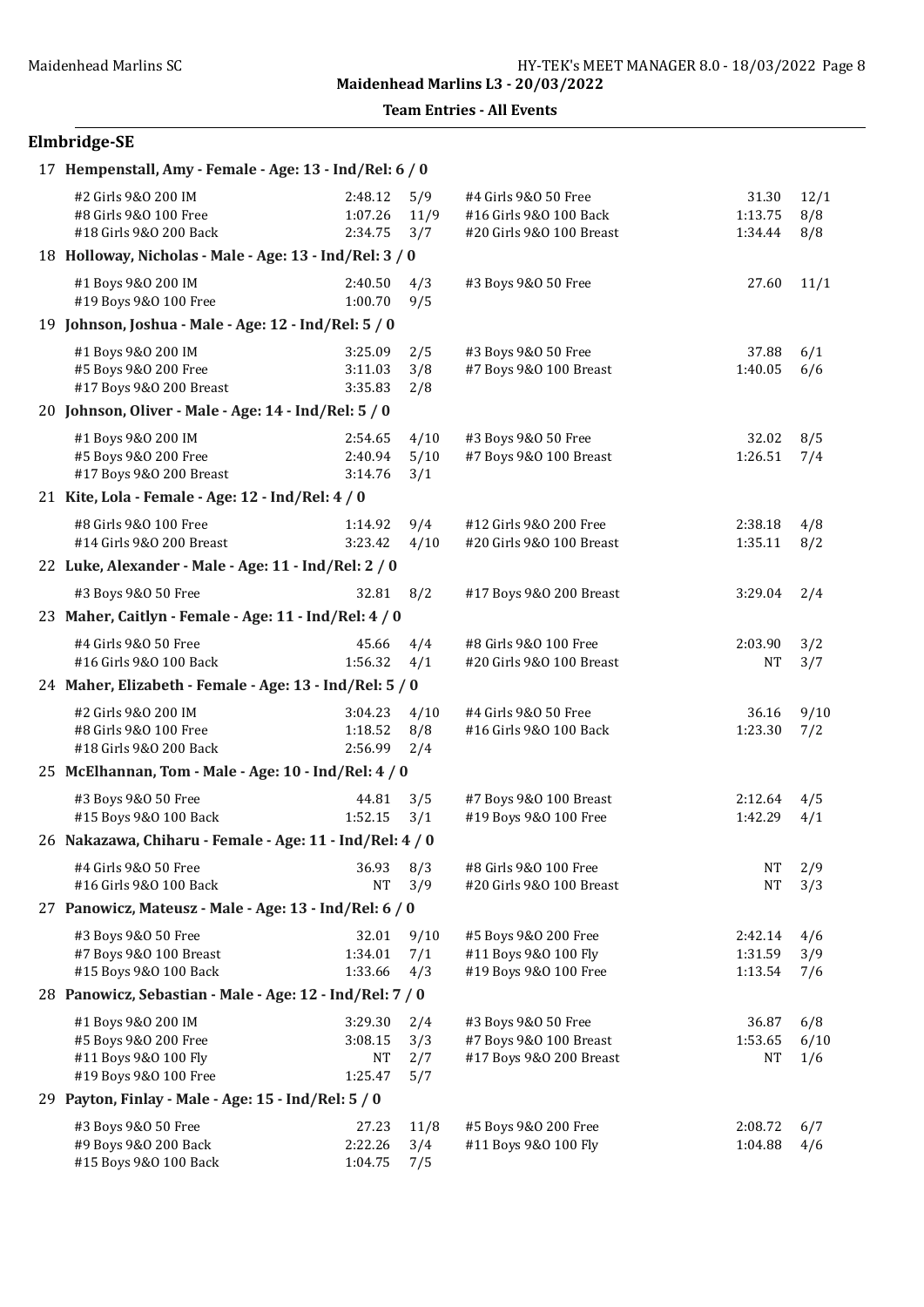Team Entries - All Events

# Elmbridge-SE

| 30 Payton, Theo - Male - Age: 13 - Ind/Rel: 5 / 0            |         |      |                          |           |     |  |  |  |  |
|--------------------------------------------------------------|---------|------|--------------------------|-----------|-----|--|--|--|--|
| #3 Boys 9&0 50 Free                                          | 31.08   | 9/7  | #5 Boys 9&0 200 Free     | 2:29.37   | 5/6 |  |  |  |  |
| #9 Boys 9&0 200 Back                                         | 2:41.92 | 3/8  | #11 Boys 9&0 100 Fly     | 1:18.10   | 3/5 |  |  |  |  |
| #15 Boys 9&0 100 Back                                        | 1:17.76 | 6/2  |                          |           |     |  |  |  |  |
| 31 Peirani, Emily - Female - Age: 13 - Ind/Rel: 2 / 0        |         |      |                          |           |     |  |  |  |  |
| #4 Girls 9&0 50 Free                                         | 37.87   | 7/5  | #8 Girls 9&0 100 Free    | 1:29.69   | 6/8 |  |  |  |  |
| 32 Samonas, Sophia - Female - Age: 9 - Ind/Rel: 2 / 0        |         |      |                          |           |     |  |  |  |  |
| #2 Girls 9&0 200 IM                                          | NT      | 1/4  | #4 Girls 9&0 50 Free     | 40.39     | 6/6 |  |  |  |  |
| 33 Sheppard, Phoebe - Female - Age: 14 - Ind/Rel: 4 / 0      |         |      |                          |           |     |  |  |  |  |
| #4 Girls 9&0 50 Free                                         | 33.22   | 10/6 | #8 Girls 9&0 100 Free    | 1:14.60   | 9/5 |  |  |  |  |
| #12 Girls 9&0 200 Free                                       | 2:42.05 | 4/1  | #16 Girls 9&0 100 Back   | 1:28.00   | 6/5 |  |  |  |  |
| 34 Tang, Ziqi - Female - Age: 11 - Ind/Rel: 4 / 0            |         |      |                          |           |     |  |  |  |  |
| #4 Girls 9&0 50 Free                                         | 46.03   | 4/7  | #14 Girls 9&0 200 Breast | NT        | 1/3 |  |  |  |  |
| #16 Girls 9&0 100 Back                                       | NT      | 3/2  | #20 Girls 9&0 100 Breast | <b>NT</b> | 3/9 |  |  |  |  |
| 35 Unsted, Jack - Male - Age: 10 - Ind/Rel: 4 / 0            |         |      |                          |           |     |  |  |  |  |
| #3 Boys 9&0 50 Free                                          | 47.21   | 3/4  | #7 Boys 9&0 100 Breast   | <b>NT</b> | 2/2 |  |  |  |  |
| #15 Boys 9&0 100 Back                                        | NT      | 1/7  | #19 Boys 9&0 100 Free    | 1:45.87   | 3/6 |  |  |  |  |
| 36 Weller, William - Male - Age: 13 - Ind/Rel: 3 / 0         |         |      |                          |           |     |  |  |  |  |
| #1 Boys 9&0 200 IM                                           | 3:00.64 | 3/6  | #5 Boys 9&0 200 Free     | 2:40.68   | 5/1 |  |  |  |  |
| #9 Boys 9&0 200 Back                                         | 2:58.05 | 2/5  |                          |           |     |  |  |  |  |
| Elmbridge-SE Total Individual Entries: 138 - Total Relays: 0 |         |      |                          |           |     |  |  |  |  |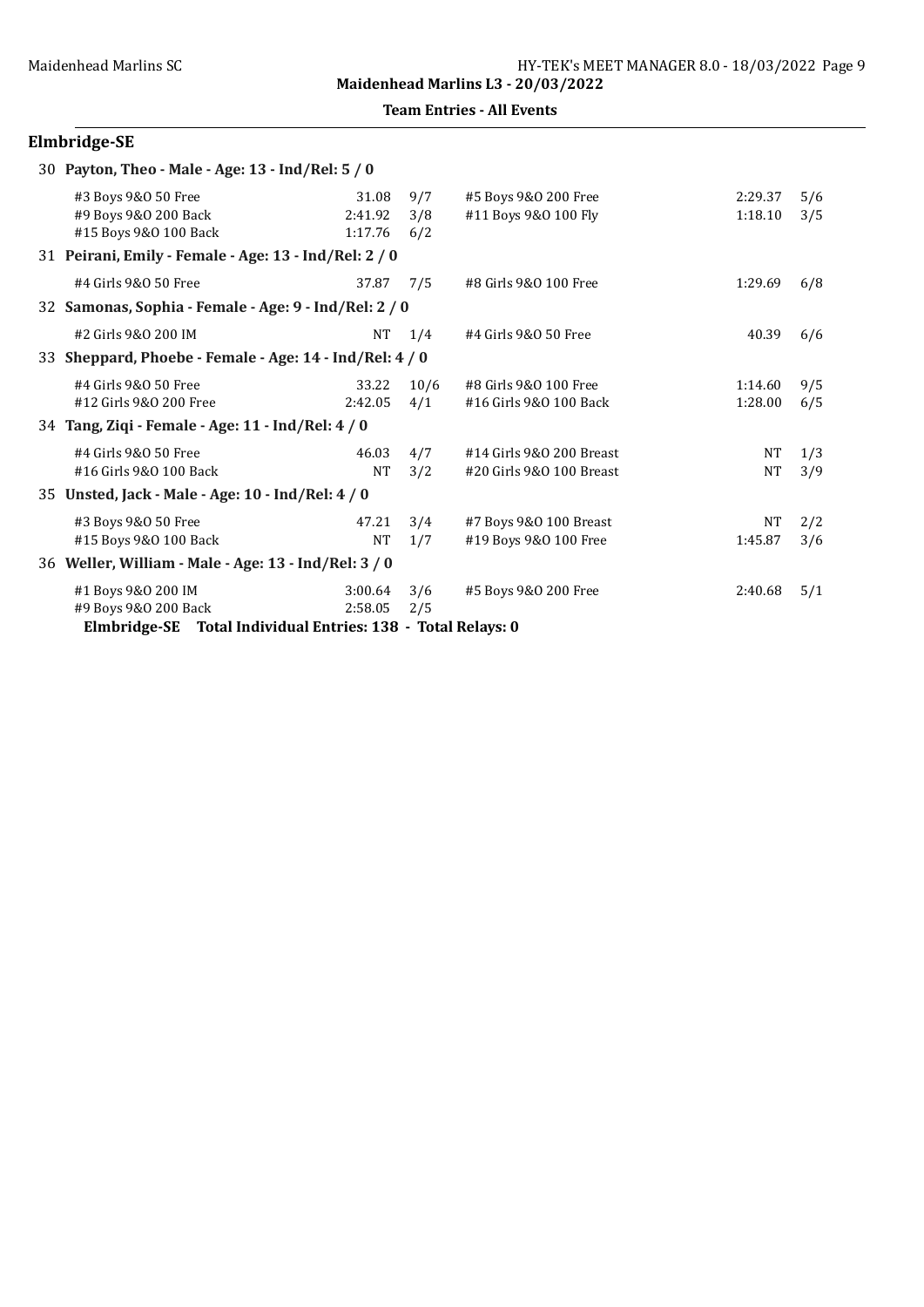Team Entries - All Events

| 1 Adomaitis, Mantas - Male - Age: 9 - Ind/Rel: 5 / 0                                                                         |                                                     |                                  |                                                                                                     |                                        |                             |  |  |  |  |
|------------------------------------------------------------------------------------------------------------------------------|-----------------------------------------------------|----------------------------------|-----------------------------------------------------------------------------------------------------|----------------------------------------|-----------------------------|--|--|--|--|
| #3 Boys 9&0 50 Free<br>#9 Boys 9&0 200 Back<br>#19 Boys 9&0 100 Free                                                         | 48.34<br><b>NT</b><br>1:55.57                       | 3/7<br>1/7<br>3/1                | #7 Boys 9&0 100 Breast<br>#15 Boys 9&0 100 Back                                                     | <b>NT</b><br><b>NT</b>                 | 1/5<br>1/3                  |  |  |  |  |
| 2 Ajith, Thulashi - Female - Age: 11 - Ind/Rel: 4 / 0                                                                        |                                                     |                                  |                                                                                                     |                                        |                             |  |  |  |  |
| #4 Girls 9&0 50 Free<br>#16 Girls 9&0 100 Back                                                                               | 1:00.16<br><b>NT</b>                                | 3/10<br>2/5                      | #10 Girls 9&0 100 Fly<br>#20 Girls 9&0 100 Breast                                                   | NT<br>2:43.48                          | 2/1<br>4/1                  |  |  |  |  |
| 3 Archer, Evelyn - Female - Age: 11 - Ind/Rel: 5 / 0                                                                         |                                                     |                                  |                                                                                                     |                                        |                             |  |  |  |  |
| #4 Girls 9&0 50 Free<br>#14 Girls 9&0 200 Breast<br>#20 Girls 9&0 100 Breast                                                 | 43.30<br>4:19.70<br>1:58.83                         | 5/3<br>2/9<br>5/4                | #8 Girls 9&0 100 Free<br>#16 Girls 9&0 100 Back                                                     | 1:36.35<br>1:56.47                     | 5/3<br>4/10                 |  |  |  |  |
| 4 Bayraktar, Can - Male - Age: 11 - Ind/Rel: 5 / 0                                                                           |                                                     |                                  |                                                                                                     |                                        |                             |  |  |  |  |
| #3 Boys 9&0 50 Free<br>#11 Boys 9&0 100 Fly<br>#19 Boys 9&0 100 Free                                                         | 39.84<br>NΤ<br><b>NT</b>                            | 5/1<br>2/2<br>1/5                | #5 Boys 9&0 200 Free<br>#15 Boys 9&0 100 Back                                                       | 3:04.85<br>1:45.77                     | 3/7<br>3/9                  |  |  |  |  |
| 5 Bayraktar, Enis - Male - Age: 12 - Ind/Rel: 5 / 0                                                                          |                                                     |                                  |                                                                                                     |                                        |                             |  |  |  |  |
| #3 Boys 9&0 50 Free<br>#11 Boys 9&0 100 Fly<br>#19 Boys 9&0 100 Free                                                         | 34.04<br>NT<br>1:30.34                              | 7/6<br>2/8<br>4/6                | #9 Boys 9&0 200 Back<br>#15 Boys 9&0 100 Back                                                       | <b>NT</b><br>1:40.00                   | 1/5<br>3/5                  |  |  |  |  |
| 6 Behre, Philippa - Female - Age: 10 - Ind/Rel: 3 / 0                                                                        |                                                     |                                  |                                                                                                     |                                        |                             |  |  |  |  |
| #4 Girls 9&0 50 Free<br>#20 Girls 9&0 100 Breast                                                                             | 1:02.40<br><b>NT</b>                                | 2/6<br>2/3                       | #16 Girls 9&0 100 Back                                                                              | <b>NT</b>                              | 2/4                         |  |  |  |  |
| 7 Beveridge-Gray, Elizabeth - Female - Age: 14 - Ind/Rel: 9 / 0                                                              |                                                     |                                  |                                                                                                     |                                        |                             |  |  |  |  |
| #2 Girls 9&0 200 IM<br>#8 Girls 9&0 100 Free<br>#12 Girls 9&0 200 Free<br>#16 Girls 9&0 100 Back<br>#20 Girls 9&0 100 Breast | 3:30.86<br>1:18.04<br>3:03.61<br>1:31.45<br>1:43.21 | 3/1<br>8/7<br>2/8<br>6/2<br>7/10 | #4 Girls 9&0 50 Free<br>#10 Girls 9&0 100 Fly<br>#14 Girls 9&0 200 Breast<br>#18 Girls 9&0 200 Back | 34.34<br>1:53.50<br>3:49.62<br>3:21.00 | 10/10<br>2/4<br>3/1<br>2/10 |  |  |  |  |
| 8 Brown, Amanda - Female - Age: 10 - Ind/Rel: 5 / 0                                                                          |                                                     |                                  |                                                                                                     |                                        |                             |  |  |  |  |
| #2 Girls 9&0 200 IM<br>#8 Girls 9&0 100 Free<br>#20 Girls 9&0 100 Breast                                                     | NT<br>1:32.11<br>2:09.46                            | 2/9<br>5/5<br>5/1                | #4 Girls 9&0 50 Free<br>#16 Girls 9&0 100 Back                                                      | 44.93<br><b>NT</b>                     | 4/5<br>2/6                  |  |  |  |  |
| 9 Buchbinder, Janik - Male - Age: 13 - Ind/Rel: 5 / 0                                                                        |                                                     |                                  |                                                                                                     |                                        |                             |  |  |  |  |
| #1 Boys 9&0 200 IM<br>#7 Boys 9&0 100 Breast<br>#19 Boys 9&0 100 Free                                                        | 3:11.09<br>1:31.26<br>1:09.47                       | 3/7<br>7/3<br>8/7                | #3 Boys 9&0 50 Free<br>#13 Boys 9&0 200 Fly                                                         | 35.92<br><b>NT</b>                     | 6/6<br>1/4                  |  |  |  |  |
| 10 Buchbinder, Leonie - Female - Age: 10 - Ind/Rel: 3 / 0                                                                    |                                                     |                                  |                                                                                                     |                                        |                             |  |  |  |  |
| #4 Girls 9&0 50 Free<br>#20 Girls 9&0 100 Breast                                                                             | 59.97<br><b>NT</b>                                  | 3/1<br>2/5                       | #16 Girls 9&0 100 Back                                                                              | NT                                     | 2/10                        |  |  |  |  |
| 11 Burgin Widmer, Orlando - Male - Age: 15 - Ind/Rel: 5 / 0                                                                  |                                                     |                                  |                                                                                                     |                                        |                             |  |  |  |  |
| #1 Boys 9&0 200 IM<br>#11 Boys 9&0 100 Fly<br>#19 Boys 9&0 100 Free                                                          | 2:47.99<br>1:16.25<br>1:06.73                       | 4/9<br>4/10<br>9/10              | #3 Boys 9&0 50 Free<br>#15 Boys 9&0 100 Back                                                        | 29.49<br>1:14.31                       | 10/1<br>6/8                 |  |  |  |  |
| 12 Camburn, Arabella - Female - Age: 11 - Ind/Rel: 5 / 0                                                                     |                                                     |                                  |                                                                                                     |                                        |                             |  |  |  |  |
| #4 Girls 9&0 50 Free<br>#14 Girls 9&0 200 Breast<br>#20 Girls 9&0 100 Breast                                                 | <b>NT</b><br><b>NT</b><br><b>NT</b>                 | 2/8<br>1/4<br>3/8                | #8 Girls 9&0 100 Free<br>#16 Girls 9&0 100 Back                                                     | <b>NT</b><br><b>NT</b>                 | 2/7<br>3/1                  |  |  |  |  |
| 13 Carroll, Iona - Female - Age: 10 - Ind/Rel: 3 / 0                                                                         |                                                     |                                  |                                                                                                     |                                        |                             |  |  |  |  |
| #4 Girls 9&0 50 Free<br>#20 Girls 9&0 100 Breast                                                                             | 47.34<br>NT                                         | 4/1<br>2/8                       | #8 Girls 9&0 100 Free                                                                               | NT                                     | 1/7                         |  |  |  |  |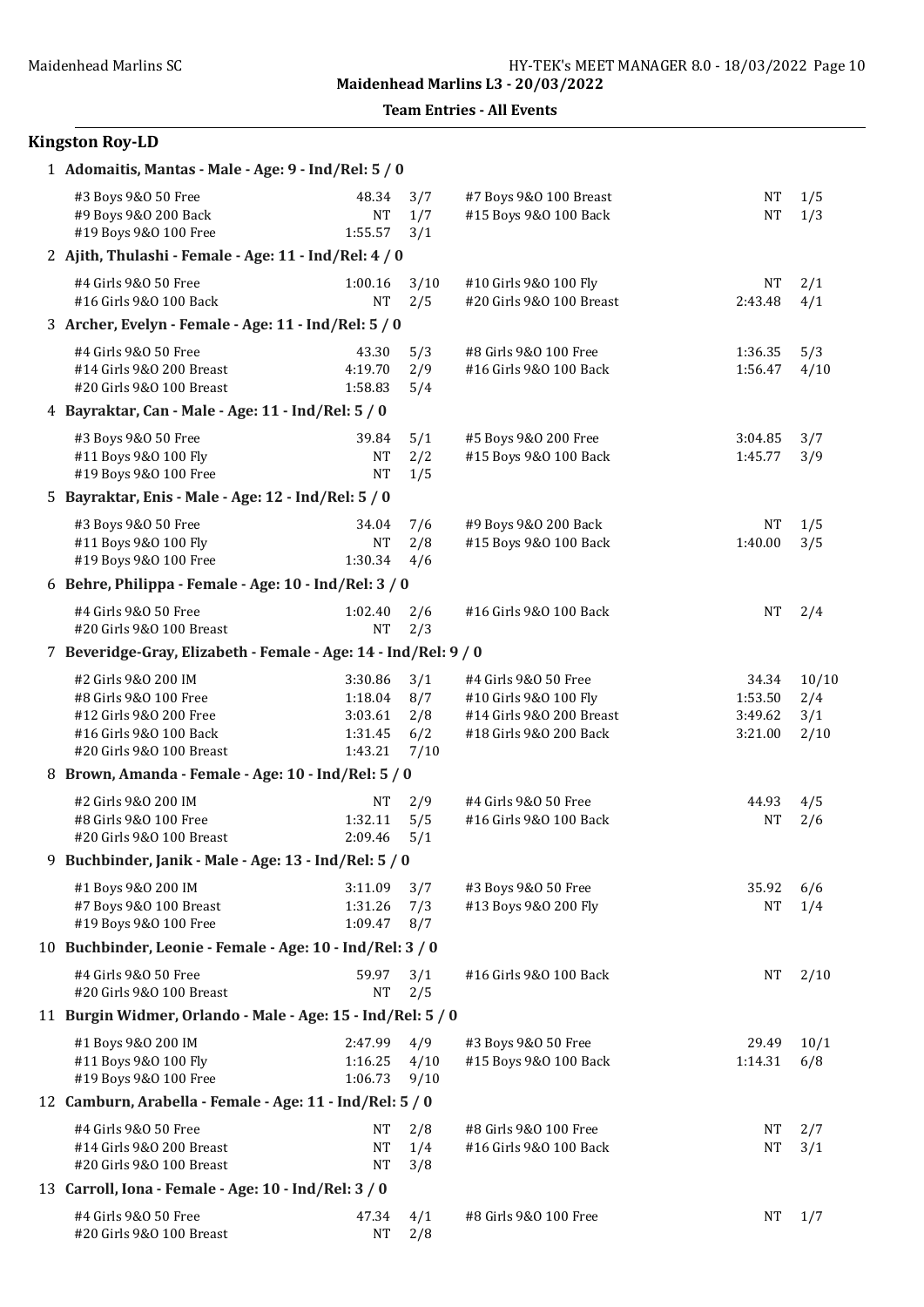Maidenhead Marlins L3 - 20/03/2022

Team Entries - All Events

| 14 Casati, Zoe - Female - Age: 12 - Ind/Rel: 3 / 0                                                  |                                  |                          |                                                                           |                                   |                   |  |  |  |
|-----------------------------------------------------------------------------------------------------|----------------------------------|--------------------------|---------------------------------------------------------------------------|-----------------------------------|-------------------|--|--|--|
| #14 Girls 9&0 200 Breast<br>#20 Girls 9&0 100 Breast                                                | 3:41.87<br>1:42.79               | 3/7<br>7/1               | #16 Girls 9&0 100 Back                                                    | 1:32.39                           | 6/10              |  |  |  |
| 15 Chen, Abigail - Female - Age: 9 - Ind/Rel: 5 / 0                                                 |                                  |                          |                                                                           |                                   |                   |  |  |  |
| #4 Girls 9&0 50 Free<br>#12 Girls 9&0 200 Free<br>#18 Girls 9&0 200 Back                            | 1:13.66<br>NT<br><b>NT</b>       | 2/7<br>1/8<br>1/1        | #8 Girls 9&0 100 Free<br>#16 Girls 9&0 100 Back                           | NΤ<br>NΤ                          | 1/1<br>1/3        |  |  |  |
| 16 Colombo, Noah - Male - Age: 11 - Ind/Rel: 6 / 0                                                  |                                  |                          |                                                                           |                                   |                   |  |  |  |
| #3 Boys 9&0 50 Free<br>#7 Boys 9&0 100 Breast<br>#15 Boys 9&0 100 Back                              | 43.93<br>2:40.84<br>2:32.19      | 4/9<br>4/1<br>2/7        | #5 Boys 9&0 200 Free<br>#11 Boys 9&0 100 Fly<br>#19 Boys 9&0 100 Free     | <b>NT</b><br><b>NT</b><br>1:48.72 | 2/3<br>2/9<br>3/3 |  |  |  |
| 17 Davies, Jemima - Female - Age: 13 - Ind/Rel: 4 / 0                                               |                                  |                          |                                                                           |                                   |                   |  |  |  |
| #8 Girls 9&0 100 Free<br>#14 Girls 9&0 200 Breast                                                   | 1:19.91<br>NT                    | 8/9<br>2/1               | #12 Girls 9&0 200 Free<br>#20 Girls 9&0 100 Breast                        | 2:54.30<br>1:38.84                | 2/6<br>7/7        |  |  |  |
| 18 De Villiers, Emily - Female - Age: 12 - Ind/Rel: 3 / 0                                           |                                  |                          |                                                                           |                                   |                   |  |  |  |
| #4 Girls 9&0 50 Free<br>#10 Girls 9&0 100 Fly                                                       | 40.46<br>2:04.44                 | 6/4<br>2/2               | #8 Girls 9&0 100 Free                                                     | 1:24.56                           | 7/9               |  |  |  |
| 19 Dickinson, Myles - Male - Age: 11 - Ind/Rel: 4 / 0                                               |                                  |                          |                                                                           |                                   |                   |  |  |  |
| #3 Boys 9&0 50 Free<br>#17 Boys 9&0 200 Breast                                                      | 41.41<br><b>NT</b>               | 4/6<br>1/7               | #7 Boys 9&0 100 Breast<br>#19 Boys 9&0 100 Free                           | 1:48.69<br>NΤ                     | 6/9<br>1/6        |  |  |  |
| 20 Dore, Oliver - Male - Age: 11 - Ind/Rel: 5 / 0                                                   |                                  |                          |                                                                           |                                   |                   |  |  |  |
| #3 Boys 9&0 50 Free<br>#11 Boys 9&0 100 Fly<br>#19 Boys 9&0 100 Free                                | 35.44<br>NT<br>1:20.82           | 7/10<br>1/5<br>6/9       | #5 Boys 9&0 200 Free<br>#15 Boys 9&0 100 Back                             | 3:16.28<br>1:34.18                | 3/2<br>4/8        |  |  |  |
| 21 Dorey, Oliver - Male - Age: 9 - Ind/Rel: 5 / 0                                                   |                                  |                          |                                                                           |                                   |                   |  |  |  |
| #5 Boys 9&0 200 Free<br>#15 Boys 9&0 100 Back<br>#19 Boys 9&0 100 Free                              | NT<br>NT<br>1:51.83              | 1/4<br>1/8<br>3/8        | #7 Boys 9&0 100 Breast<br>#17 Boys 9&0 200 Breast                         | 2:13.77<br>4:14.47                | 4/4<br>2/1        |  |  |  |
| 22 Eales, Emmeline - Female - Age: 9 - Ind/Rel: 7 / 0                                               |                                  |                          |                                                                           |                                   |                   |  |  |  |
| #4 Girls 9&0 50 Free<br>#10 Girls 9&0 100 Fly<br>#16 Girls 9&0 100 Back<br>#20 Girls 9&0 100 Breast | 41.15<br>NT<br>NT 1<br><b>NT</b> | 6/9<br>1/6<br>1/6<br>1/6 | #8 Girls 9&0 100 Free<br>#12 Girls 9&0 200 Free<br>#18 Girls 9&0 200 Back | NT<br><b>NT</b><br>$\rm{NT}$      | 1/9<br>1/2<br>1/9 |  |  |  |
| 23 Eastwood, Isabelle - Female - Age: 9 - Ind/Rel: 4 / 0                                            |                                  |                          |                                                                           |                                   |                   |  |  |  |
| #4 Girls 9&0 50 Free<br>#16 Girls 9&0 100 Back                                                      | NT<br><b>NT</b>                  | 1/4<br>1/8               | #8 Girls 9&0 100 Free<br>#20 Girls 9&0 100 Breast                         | NT<br>NΤ                          | 1/2<br>1/4        |  |  |  |
| 24 Entenza Hueso, Bruno - Male - Age: 10 - Ind/Rel: 3 / 0                                           |                                  |                          |                                                                           |                                   |                   |  |  |  |
| #3 Boys 9&0 50 Free<br>#19 Boys 9&0 100 Free                                                        | 42.51<br><b>NT</b>               | 4/8<br>1/3               | #15 Boys 9&0 100 Back                                                     | NT                                | 1/4               |  |  |  |
| 25 Errajhi-Fernandez, Hannah - Female - Age: 13 - Ind/Rel: 6 / 0                                    |                                  |                          |                                                                           |                                   |                   |  |  |  |
| #2 Girls 9&0 200 IM<br>#8 Girls 9&0 100 Free<br>#14 Girls 9&0 200 Breast                            | 3:22.63<br>1:16.10<br>4:07.95    | 3/8<br>9/10<br>2/6       | #4 Girls 9&0 50 Free<br>#10 Girls 9&0 100 Fly<br>#16 Girls 9&0 100 Back   | 34.71<br>2:01.89<br>1:42.85       | 9/7<br>2/3<br>4/3 |  |  |  |
| 26 Evans, Elen - Female - Age: 10 - Ind/Rel: 3 / 0                                                  |                                  |                          |                                                                           |                                   |                   |  |  |  |
| #4 Girls 9&0 50 Free<br>#20 Girls 9&0 100 Breast                                                    | 43.43<br>2:21.49                 | 5/8<br>4/7               | #8 Girls 9&0 100 Free                                                     | 1:50.40                           | 4/1               |  |  |  |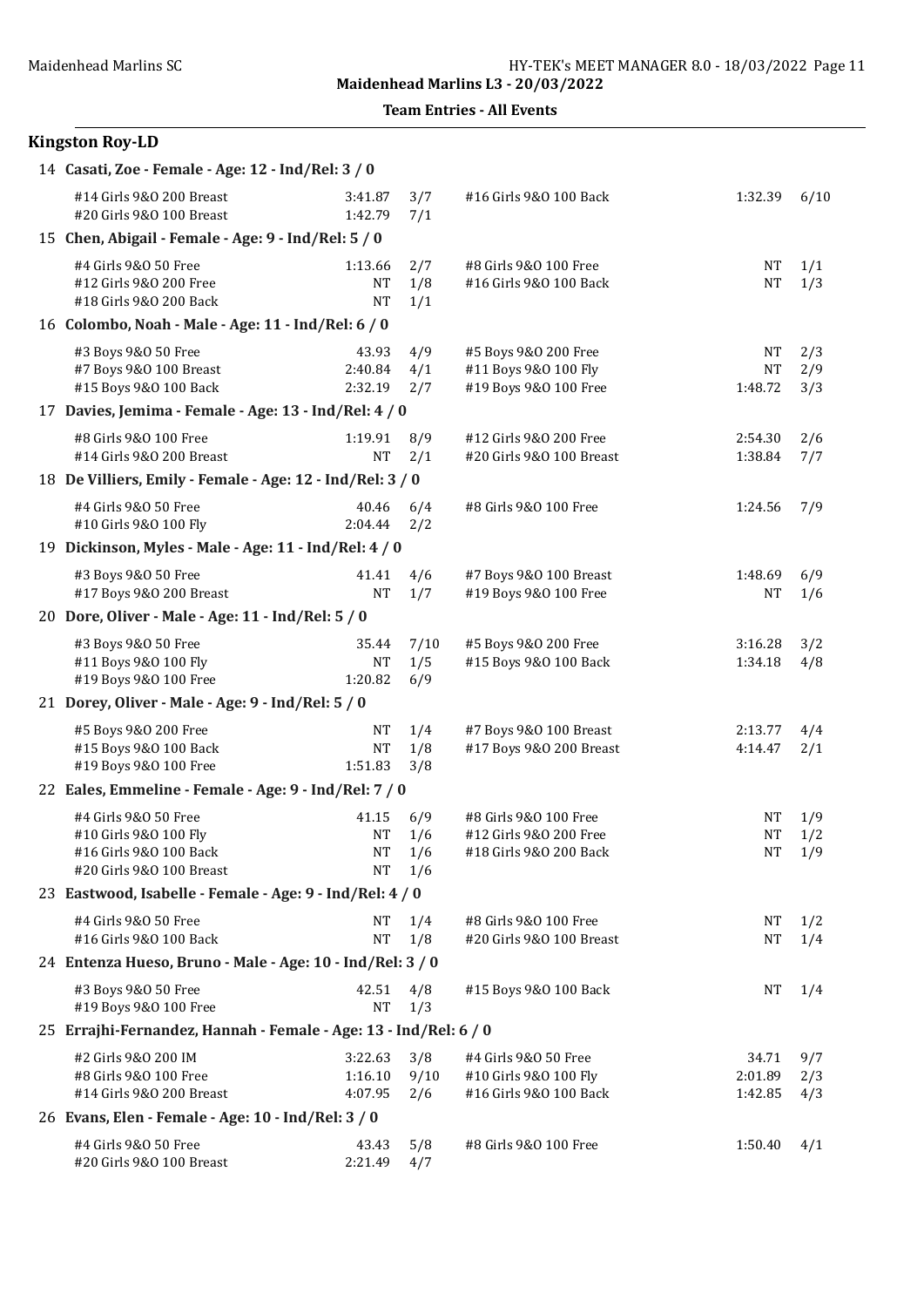Team Entries - All Events

| 27 Evans, Thomas - Male - Age: 12 - Ind/Rel: 5 / 0                                                 |                                          |                            |                                                                               |                               |                    |
|----------------------------------------------------------------------------------------------------|------------------------------------------|----------------------------|-------------------------------------------------------------------------------|-------------------------------|--------------------|
| #3 Boys 9&0 50 Free<br>#11 Boys 9&0 100 Fly<br>#19 Boys 9&0 100 Free                               | 38.34<br><b>NT</b><br>1:29.69            | 5/7<br>2/4<br>4/5          | #7 Boys 9&0 100 Breast<br>#17 Boys 9&0 200 Breast                             | <b>NT</b><br><b>NT</b>        | 3/3<br>1/4         |
| 28 Fletcher, Ana - Female - Age: 9 - Ind/Rel: 2 / 0                                                |                                          |                            |                                                                               |                               |                    |
| #4 Girls 9&0 50 Free                                                                               | <b>NT</b>                                | 1/6                        | #8 Girls 9&0 100 Free                                                         | 1:59.68                       | 3/7                |
| 29 Forshaw, Grace - Female - Age: 11 - Ind/Rel: 5 / 0                                              |                                          |                            |                                                                               |                               |                    |
| #4 Girls 9&0 50 Free<br>#14 Girls 9&0 200 Breast<br>#20 Girls 9&0 100 Breast                       | 37.95<br><b>NT</b><br>2:29.63            | 7/4<br>1/7<br>4/8          | #8 Girls 9&0 100 Free<br>#16 Girls 9&0 100 Back                               | 1:34.51<br>1:41.77            | 5/4<br>5/1         |
| 30 Francis, Shreya - Female - Age: 12 - Ind/Rel: 6 / 0                                             |                                          |                            |                                                                               |                               |                    |
| #4 Girls 9&0 50 Free<br>#12 Girls 9&0 200 Free<br>#16 Girls 9&0 100 Back                           | 41.68<br>3:44.59<br>1:48.93              | 6/1<br>2/1<br>4/8          | #8 Girls 9&0 100 Free<br>#14 Girls 9&0 200 Breast<br>#20 Girls 9&0 100 Breast | 1:40.78<br>4:19.23<br>2:09.66 | 5/1<br>2/2<br>5/10 |
| 31 Fraser, Rory - Male - Age: 12 - Ind/Rel: 6 / 0                                                  |                                          |                            |                                                                               |                               |                    |
| #3 Boys 9&0 50 Free<br>#7 Boys 9&0 100 Breast<br>#15 Boys 9&0 100 Back                             | 32.95<br>1:43.39<br>1:39.89              | 8/1<br>6/3<br>4/10         | #5 Boys 9&0 200 Free<br>#11 Boys 9&0 100 Fly<br>#19 Boys 9&0 100 Free         | 2:52.73<br>1:30.05<br>1:18.71 | 3/5<br>3/3<br>6/7  |
| 32 Hayman, Arianya - Female - Age: 10 - Ind/Rel: 2 / 0                                             |                                          |                            |                                                                               |                               |                    |
| #4 Girls 9&0 50 Free                                                                               | 44.27                                    | 5/1                        | #8 Girls 9&0 100 Free                                                         | <b>NT</b>                     | 1/5                |
| 33 Hill, Chloe - Female - Age: 12 - Ind/Rel: 7 / 0                                                 |                                          |                            |                                                                               |                               |                    |
| #2 Girls 9&0 200 IM<br>#8 Girls 9&0 100 Free<br>#16 Girls 9&0 100 Back<br>#20 Girls 9&0 100 Breast | 3:08.33<br>1:13.59<br>1:20.06<br>1:50.26 | 3/7<br>10/2<br>8/10<br>6/8 | #4 Girls 9&0 50 Free<br>#12 Girls 9&0 200 Free<br>#18 Girls 9&0 200 Back      | 34.12<br>2:36.32<br>2:49.07   | 10/2<br>4/7<br>3/8 |
| 34 Huwendiek, Lilly - Female - Age: 9 - Ind/Rel: 3 / 0                                             |                                          |                            |                                                                               |                               |                    |
| #4 Girls 9&0 50 Free<br>#10 Girls 9&0 100 Fly                                                      | 46.99<br><b>NT</b>                       | 4/9<br>1/4                 | #8 Girls 9&0 100 Free                                                         | 1:56.86                       | 3/6                |
| 35 Joyce, Poppy - Female - Age: 13 - Ind/Rel: 7 / 0                                                |                                          |                            |                                                                               |                               |                    |
| #2 Girls 9&0 200 IM<br>#8 Girls 9&0 100 Free<br>#16 Girls 9&0 100 Back<br>#20 Girls 9&0 100 Breast | 2:55.98<br>1:08.61<br>1:18.87<br>1:35.13 | 4/8<br>10/5<br>8/1<br>8/9  | #4 Girls 9&0 50 Free<br>#12 Girls 9&0 200 Free<br>#18 Girls 9&0 200 Back      | 32.07<br>2:45.19<br>2:55.91   | 11/3<br>3/8<br>2/6 |
| 36 Karatzas, Moira - Female - Age: 12 - Ind/Rel: 4 / 0                                             |                                          |                            |                                                                               |                               |                    |
| #2 Girls 9&0 200 IM<br>#14 Girls 9&0 200 Breast                                                    | 3:15.83<br>3:42.86                       | 3/3<br>3/8                 | #4 Girls 9&0 50 Free<br>#20 Girls 9&0 100 Breast                              | 36.76<br>1:40.65              | 8/4<br>7/2         |
| 37 Karatzas, Yaseen - Male - Age: 14 - Ind/Rel: 3 / 0                                              |                                          |                            |                                                                               |                               |                    |
| #3 Boys 9&0 50 Free<br>#15 Boys 9&0 100 Back                                                       | 34.54<br>1:27.22                         | 7/4<br>5/3                 | #9 Boys 9&0 200 Back                                                          | 3:09.88                       | 2/4                |
| 38 Kelly, Jason - Male - Age: 10 - Ind/Rel: 4 / 0                                                  |                                          |                            |                                                                               |                               |                    |
| #3 Boys 9&0 50 Free<br>#15 Boys 9&0 100 Back                                                       | 57.69<br>2:00.95                         | 2/5<br>2/6                 | #7 Boys 9&0 100 Breast<br>#19 Boys 9&0 100 Free                               | 2:12.84<br>1:57.32            | 4/6<br>3/10        |
| 39 Khan, Maryam - Female - Age: 9 - Ind/Rel: 4 / 0                                                 |                                          |                            |                                                                               |                               |                    |
| #4 Girls 9&0 50 Free<br>#16 Girls 9&0 100 Back                                                     | 51.80<br>2:17.45                         | 3/3<br>3/4                 | #8 Girls 9&0 100 Free<br>#20 Girls 9&0 100 Breast                             | 2:11.25<br>2:24.35            | 3/9<br>4/3         |
| 40 Kincaid, Jasmine - Female - Age: 11 - Ind/Rel: 6 / 0                                            |                                          |                            |                                                                               |                               |                    |
| #4 Girls 9&0 50 Free<br>#14 Girls 9&0 200 Breast<br>#18 Girls 9&0 200 Back                         | 38.70<br><b>NT</b><br><b>NT</b>          | 7/2<br>1/2<br>1/3          | #8 Girls 9&0 100 Free<br>#16 Girls 9&0 100 Back<br>#20 Girls 9&0 100 Breast   | 1:31.15<br>1:40.98<br>2:04.38 | 6/9<br>5/9<br>5/2  |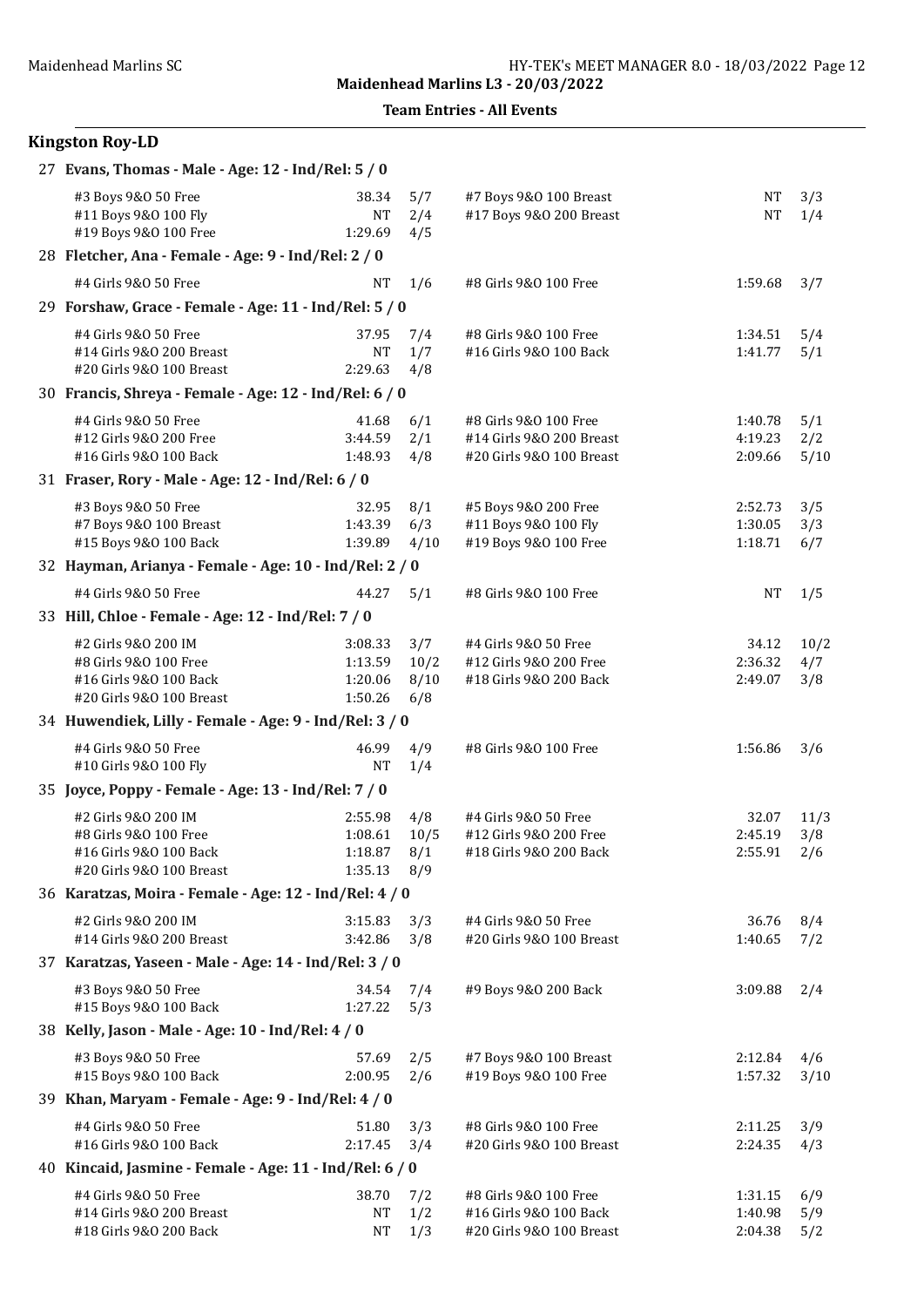Team Entries - All Events

| 41 Koutsoudis-Bhuller, Leander - Male - Age: 12 - Ind/Rel: 6 / 0                              |                                          |                          |                                                                                                 |                                        |                          |
|-----------------------------------------------------------------------------------------------|------------------------------------------|--------------------------|-------------------------------------------------------------------------------------------------|----------------------------------------|--------------------------|
| #1 Boys 9&0 200 IM<br>#5 Boys 9&0 200 Free<br>#15 Boys 9&0 100 Back                           | 3:23.81<br>2:50.89<br>1:27.92            | 3/10<br>4/1<br>5/2       | #3 Boys 9&0 50 Free<br>#9 Boys 9&0 200 Back<br>#19 Boys 9&0 100 Free                            | 34.94<br>3:06.83<br>1:18.57            | 7/3<br>2/6<br>6/4        |
| 42 Kun, Marissa - Female - Age: 10 - Ind/Rel: 5 / 0                                           |                                          |                          |                                                                                                 |                                        |                          |
| #8 Girls 9&0 100 Free<br>#16 Girls 9&0 100 Back<br>#20 Girls 9&0 100 Breast                   | <b>NT</b><br>NT<br><b>NT</b>             | 1/8<br>2/7<br>2/2        | #10 Girls 9&0 100 Fly<br>#18 Girls 9&0 200 Back                                                 | NT<br><b>NT</b>                        | 1/5<br>1/2               |
| 43 Lacaze, Amaury - Male - Age: 13 - Ind/Rel: 8 / 0                                           |                                          |                          |                                                                                                 |                                        |                          |
| #1 Boys 9&0 200 IM<br>#5 Boys 9&0 200 Free<br>#11 Boys 9&0 100 Fly<br>#17 Boys 9&0 200 Breast | 3:13.63<br>2:37.13<br>1:42.75<br>3:09.34 | 3/2<br>5/8<br>3/1<br>3/9 | #3 Boys 9&0 50 Free<br>#7 Boys 9&0 100 Breast<br>#15 Boys 9&0 100 Back<br>#19 Boys 9&0 100 Free | 30.80<br>1:23.92<br>1:31.53<br>1:22.68 | 9/4<br>7/6<br>5/1<br>5/6 |
| 44 Lacaze, Emeline - Female - Age: 11 - Ind/Rel: 5 / 0                                        |                                          |                          |                                                                                                 |                                        |                          |
| #4 Girls 9&0 50 Free<br>#14 Girls 9&0 200 Breast<br>#20 Girls 9&0 100 Breast                  | 50.25<br>NT<br>2:17.42                   | 3/6<br>1/8<br>4/4        | #8 Girls 9&0 100 Free<br>#16 Girls 9&0 100 Back                                                 | 1:40.81<br>2:09.94                     | 5/10<br>3/6              |
| 45 Lacaze, Malena - Female - Age: 9 - Ind/Rel: 4 / 0                                          |                                          |                          |                                                                                                 |                                        |                          |
| #4 Girls 9&0 50 Free<br>#16 Girls 9&0 100 Back                                                | 1:09.84<br><b>NT</b>                     | 2/4<br>1/5               | #8 Girls 9&0 100 Free<br>#20 Girls 9&0 100 Breast                                               | 2:23.07<br><b>NT</b>                   | 3/10<br>2/10             |
| 46 Leon Soon, Poppy - Female - Age: 13 - Ind/Rel: 4 / 0                                       |                                          |                          |                                                                                                 |                                        |                          |
| #2 Girls 9&0 200 IM<br>#14 Girls 9&0 200 Breast                                               | 3:00.11<br><b>NT</b>                     | 4/2<br>2/10              | #4 Girls 9&0 50 Free<br>#16 Girls 9&0 100 Back                                                  | 32.55<br>NΤ                            | 11/2<br>3/7              |
| 47 Leon Soon, Zak - Male - Age: 9 - Ind/Rel: 3 / 0                                            |                                          |                          |                                                                                                 |                                        |                          |
| #3 Boys 9&0 50 Free<br>#19 Boys 9&0 100 Free                                                  | 49.47<br><b>NT</b>                       | 3/8<br>1/1               | #7 Boys 9&0 100 Breast                                                                          | 2:14.30                                | 4/7                      |
| 48 Luo, Richie - Male - Age: 11 - Ind/Rel: 6 / 0                                              |                                          |                          |                                                                                                 |                                        |                          |
| #3 Boys 9&0 50 Free<br>#7 Boys 9&0 100 Breast<br>#15 Boys 9&0 100 Back                        | 36.87<br>1:49.39<br>1:32.67              | 6/2<br>6/1<br>4/4        | #5 Boys 9&0 200 Free<br>#9 Boys 9&0 200 Back<br>#19 Boys 9&0 100 Free                           | <b>NT</b><br><b>NT</b><br>1:28.76      | 2/8<br>1/4<br>5/10       |
| 49 Marine, Nikolai - Male - Age: 10 - Ind/Rel: 6 / 0                                          |                                          |                          |                                                                                                 |                                        |                          |
| #3 Boys 9&0 50 Free<br>#7 Boys 9&0 100 Breast<br>#15 Boys 9&0 100 Back                        | 38.65<br>2:31.86<br>2:20.59              | 5/3<br>4/9<br>2/4        | #5 Boys 9&0 200 Free<br>#11 Boys 9&0 100 Fly<br>#19 Boys 9&0 100 Free                           | 4:14.84<br><b>NT</b><br>1:38.75        | 3/10<br>1/6<br>4/8       |
| 50 Molyneux, Olive - Female - Age: 12 - Ind/Rel: 4 / 0                                        |                                          |                          |                                                                                                 |                                        |                          |
| #4 Girls 9&0 50 Free<br>#14 Girls 9&0 200 Breast                                              | 43.95<br><b>NT</b>                       | 5/9<br>1/5               | #8 Girls 9&0 100 Free<br>#20 Girls 9&0 100 Breast                                               | NΤ<br>NT                               | 2/4<br>3/5               |
| 51 Pacheco-Walsh, Lilly-Mai - Female - Age: 10 - Ind/Rel: 3 / 0                               |                                          |                          |                                                                                                 |                                        |                          |
| #4 Girls 9&0 50 Free<br>#12 Girls 9&0 200 Free                                                | 45.27<br><b>NT</b>                       | 4/6<br>1/7               | #8 Girls 9&0 100 Free                                                                           | 1:47.10                                | 4/2                      |
| 52 Pak, Hyon-Soo - Male - Age: 12 - Ind/Rel: 2 / 0                                            |                                          |                          |                                                                                                 |                                        |                          |
| #3 Boys 9&0 50 Free                                                                           | 44.79                                    | 4/10                     | #19 Boys 9&0 100 Free                                                                           | 1:47.91                                | 3/7                      |
| 53 Phillips, Emma - Female - Age: 13 - Ind/Rel: 3 / 0                                         |                                          |                          |                                                                                                 |                                        |                          |
| #4 Girls 9&0 50 Free<br>#12 Girls 9&0 200 Free                                                | 33.36<br>2:44.71                         | 10/4<br>3/3              | #8 Girls 9&0 100 Free                                                                           | 1:15.62                                | 9/8                      |
| 54 Pool, Aidan - Male - Age: 10 - Ind/Rel: 3 / 0                                              |                                          |                          |                                                                                                 |                                        |                          |
| #3 Boys 9&0 50 Free<br>#19 Boys 9&0 100 Free                                                  | 43.53<br>1:52.52                         | 4/2<br>3/2               | #7 Boys 9&0 100 Breast                                                                          | 2:19.93                                | 4/8                      |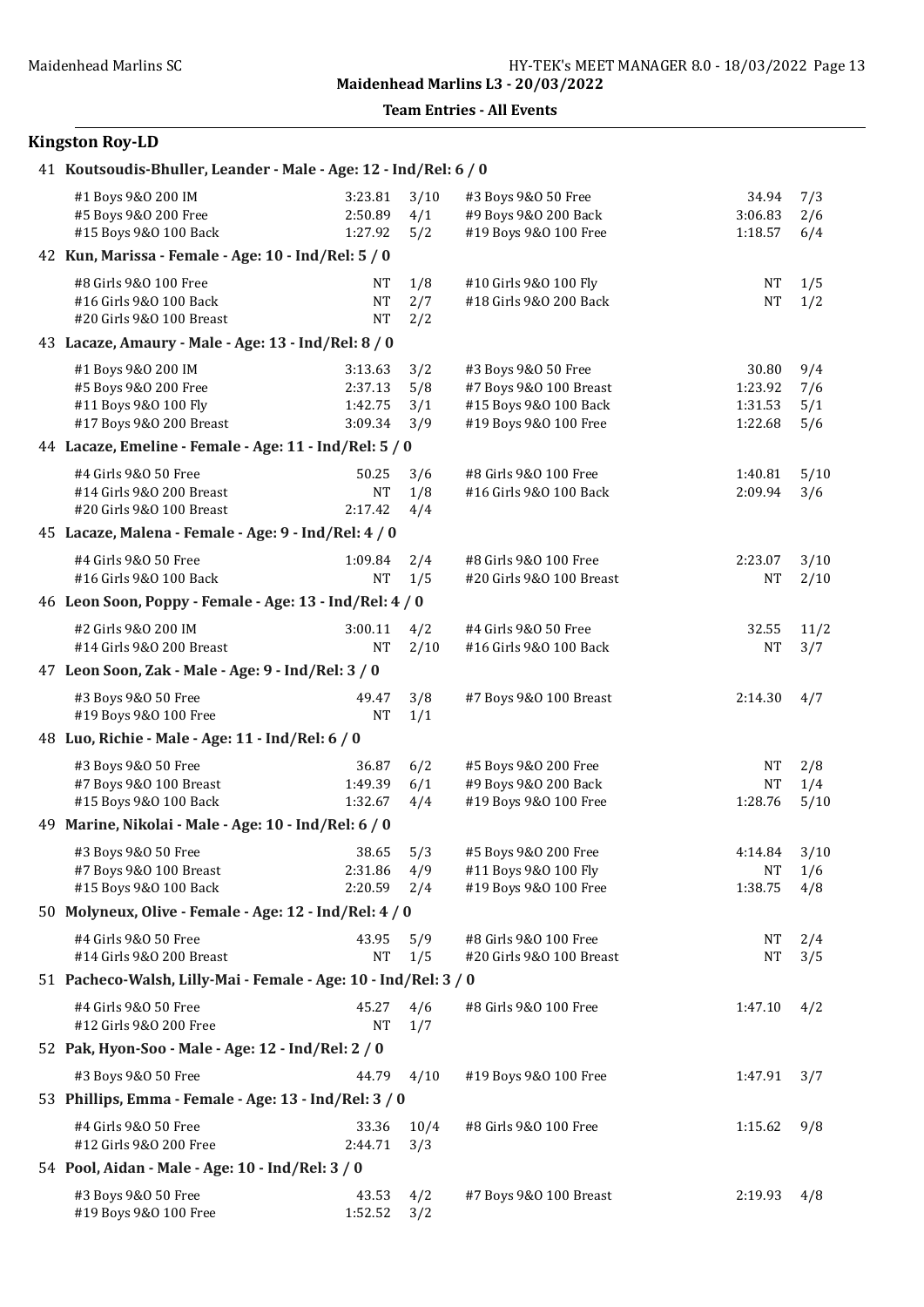Team Entries - All Events

| 55 Porter, Eliza - Female - Age: 11 - Ind/Rel: 4 / 0                                                  |                                          |                          |                                                                             |                               |                   |
|-------------------------------------------------------------------------------------------------------|------------------------------------------|--------------------------|-----------------------------------------------------------------------------|-------------------------------|-------------------|
| #4 Girls 9&0 50 Free<br>#16 Girls 9&0 100 Back                                                        | 47.80<br><b>NT</b>                       | 4/10<br>3/8              | #8 Girls 9&0 100 Free<br>#20 Girls 9&0 100 Breast                           | <b>NT</b><br><b>NT</b>        | 2/3<br>3/6        |
| 56 Riontino, Kate - Female - Age: 12 - Ind/Rel: 3 / 0                                                 |                                          |                          |                                                                             |                               |                   |
| #4 Girls 9&0 50 Free<br>#20 Girls 9&0 100 Breast                                                      | 1:02.00<br>1:59.97                       | 2/5<br>5/7               | #14 Girls 9&0 200 Breast                                                    | 4:06.43                       | 2/5               |
| 57 Ritchie, Sinead - Female - Age: 12 - Ind/Rel: 4 / 0                                                |                                          |                          |                                                                             |                               |                   |
| #4 Girls 9&0 50 Free<br>#16 Girls 9&0 100 Back                                                        | 41.14<br><b>NT</b>                       | 6/2<br>3/3               | #8 Girls 9&0 100 Free<br>#20 Girls 9&0 100 Breast                           | NT<br>1:53.75                 | 2/6<br>6/9        |
| 58 Roberts, Daniel - Male - Age: 17 - Ind/Rel: 1 / 0                                                  |                                          |                          |                                                                             |                               |                   |
| #3 Boys 9&0 50 Free                                                                                   | 26.46                                    | 11/6                     |                                                                             |                               |                   |
| 59 Ross, Zoe - Female - Age: 10 - Ind/Rel: 3 / 0                                                      |                                          |                          |                                                                             |                               |                   |
| #4 Girls 9&0 50 Free<br>#20 Girls 9&0 100 Breast                                                      | 40.70<br>2:08.20                         | 6/3<br>5/9               | #14 Girls 9&0 200 Breast                                                    | <b>NT</b>                     | 1/9               |
| 60 Schirmer, Oscar - Male - Age: 10 - Ind/Rel: 3 / 0                                                  |                                          |                          |                                                                             |                               |                   |
| #3 Boys 9&0 50 Free<br>#7 Boys 9&0 100 Breast                                                         | 40.56<br>2:07.84                         | 4/5<br>5/9               | #5 Boys 9&0 200 Free                                                        | 3:29.93                       | 3/9               |
| 61 Senkoma, Michelle - Female - Age: 12 - Ind/Rel: 3 / 0                                              |                                          |                          |                                                                             |                               |                   |
| #4 Girls 9&0 50 Free<br>#10 Girls 9&0 100 Fly                                                         | 41.11<br>1:58.10                         | 6/8<br>2/7               | #8 Girls 9&0 100 Free                                                       | 1:35.75                       | 5/7               |
| 62 Shamdasani, Laura - Female - Age: 12 - Ind/Rel: 5 / 0                                              |                                          |                          |                                                                             |                               |                   |
| #4 Girls 9&0 50 Free<br>#10 Girls 9&0 100 Fly<br>#20 Girls 9&0 100 Breast                             | 37.29<br>2:02.28<br>1:52.43              | 8/9<br>2/8<br>6/2        | #8 Girls 9&0 100 Free<br>#16 Girls 9&0 100 Back                             | 1:21.09<br>1:42.08            | 7/5<br>4/5        |
| 63 Sinclair, Isabelle - Female - Age: 12 - Ind/Rel: 4 / 0                                             |                                          |                          |                                                                             |                               |                   |
| #4 Girls 9&0 50 Free<br>#14 Girls 9&0 200 Breast                                                      | 42.89<br>4:18.80                         | 5/4<br>2/8               | #8 Girls 9&0 100 Free<br>#20 Girls 9&0 100 Breast                           | 1:44.05<br>1:58.16            | 4/3<br>5/6        |
| 64 Sinclair, Robert - Male - Age: 9 - Ind/Rel: 6 / 0                                                  |                                          |                          |                                                                             |                               |                   |
| #3 Boys 9&0 50 Free<br>#7 Boys 9&0 100 Breast<br>#17 Boys 9&0 200 Breast                              | 50.37<br>NT                              | 3/9<br>2/10<br>NT 1/8    | #5 Boys 9&0 200 Free<br>#15 Boys 9&0 100 Back<br>#19 Boys 9&0 100 Free      | NT<br><b>NT</b><br>2:04.11    | 1/5<br>1/2<br>2/5 |
| 65 Singleton, Lyndsay - Female - Age: 10 - Ind/Rel: 2 / 0                                             |                                          |                          |                                                                             |                               |                   |
| #4 Girls 9&0 50 Free                                                                                  | 55.21                                    | 3/9                      | #8 Girls 9&0 100 Free                                                       | 2:12.26                       | 3/1               |
| 66 Spencer, Siena - Female - Age: 11 - Ind/Rel: 2 / 0                                                 |                                          |                          |                                                                             |                               |                   |
| #4 Girls 9&0 50 Free                                                                                  | 52.88                                    | 3/8                      | #8 Girls 9&0 100 Free                                                       | 1:42.26                       | 4/6               |
| 67 Spurdle, Ethan - Male - Age: 10 - Ind/Rel: 2 / 0                                                   |                                          |                          |                                                                             |                               |                   |
| #3 Boys 9&0 50 Free                                                                                   | 45.95                                    | 3/6                      | #19 Boys 9&0 100 Free                                                       | NT                            | 1/8               |
| 68 Teasdel, Alice - Female - Age: 12 - Ind/Rel: 7 / 0                                                 |                                          |                          |                                                                             |                               |                   |
| #8 Girls 9&0 100 Free<br>#12 Girls 9&0 200 Free<br>#16 Girls 9&0 100 Back<br>#20 Girls 9&0 100 Breast | 1:23.15<br>2:57.41<br>1:36.52<br>1:49.79 | 7/7<br>2/7<br>5/7<br>6/3 | #10 Girls 9&0 100 Fly<br>#14 Girls 9&0 200 Breast<br>#18 Girls 9&0 200 Back | 1:50.65<br>3:47.24<br>3:23.27 | 2/6<br>3/9<br>1/4 |
| 69 Teasdel, Lucy - Female - Age: 10 - Ind/Rel: 5 / 0                                                  |                                          |                          |                                                                             |                               |                   |
| #2 Girls 9&0 200 IM<br>#8 Girls 9&0 100 Free<br>#20 Girls 9&0 100 Breast                              | NT<br>1:59.03<br>2:10.04                 | 2/1<br>3/4<br>4/5        | #4 Girls 9&0 50 Free<br>#16 Girls 9&0 100 Back                              | 51.71<br><b>NT</b>            | 3/4<br>2/2        |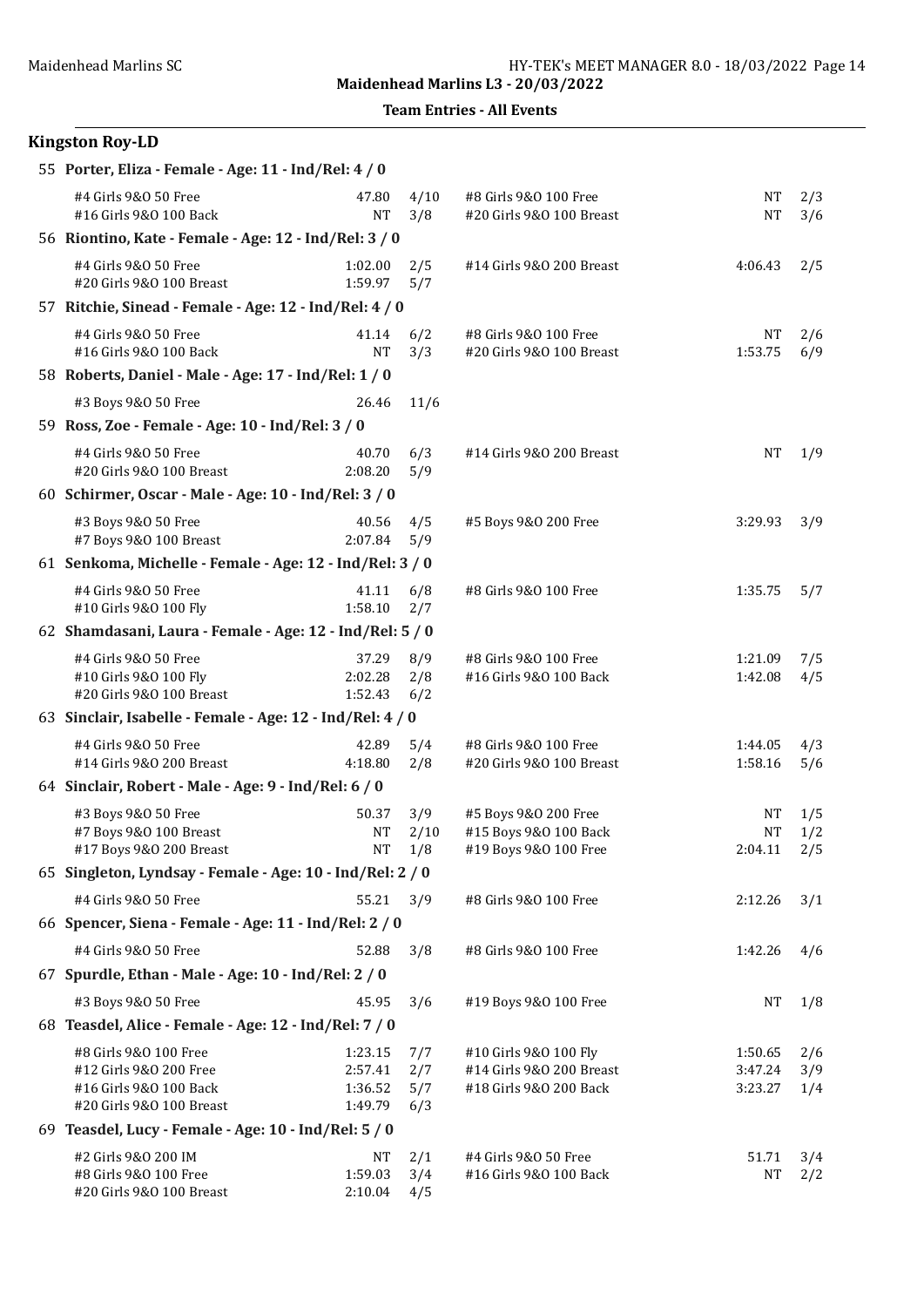Team Entries - All Events

| 70 Tipper, Luna - Female - Age: 9 - Ind/Rel: 4 / 0              |           |      |                          |           |      |
|-----------------------------------------------------------------|-----------|------|--------------------------|-----------|------|
| #4 Girls 9&0 50 Free                                            | 50.03     | 3/5  | #8 Girls 9&0 100 Free    | 1:56.60   | 3/5  |
| #16 Girls 9&0 100 Back                                          | <b>NT</b> | 1/4  | #20 Girls 9&0 100 Breast | <b>NT</b> | 1/5  |
| 71 Van Es, Simon - Male - Age: 10 - Ind/Rel: 6 / 0              |           |      |                          |           |      |
| #3 Boys 9&0 50 Free                                             | 55.42     | 3/10 | #5 Boys 9&0 200 Free     | NT        | 2/2  |
| #7 Boys 9&0 100 Breast                                          | 2:12.22   | 5/10 | #15 Boys 9&0 100 Back    | NT        | 2/1  |
| #17 Boys 9&0 200 Breast                                         | NT        | 1/3  | #19 Boys 9&0 100 Free    | 1:42.85   | 4/10 |
| 72 Verow, Yvette - Female - Age: 9 - Ind/Rel: 6 / 0             |           |      |                          |           |      |
| #2 Girls 9&0 200 IM                                             | 4:33.36   | 2/7  | #4 Girls 9&0 50 Free     | 46.73     | 4/8  |
| #8 Girls 9&0 100 Free                                           | 2:00.63   | 3/8  | #12 Girls 9&0 200 Free   | 3:46.54   | 2/10 |
| #16 Girls 9&0 100 Back                                          | 2:03.70   | 3/5  | #20 Girls 9&0 100 Breast | 2:35.22   | 4/9  |
| 73 Williams, Lucia - Female - Age: 11 - Ind/Rel: 5 / 0          |           |      |                          |           |      |
| #2 Girls 9&0 200 IM                                             | NT        | 2/8  | #4 Girls 9&0 50 Free     | 36.49     | 8/5  |
| #8 Girls 9&0 100 Free                                           | 1:20.75   | 8/10 | #14 Girls 9&0 200 Breast | 3:41.50   | 3/4  |
| #20 Girls 9&0 100 Breast                                        | 1:37.87   | 8/10 |                          |           |      |
| 74 Wright, Jessica - Female - Age: 12 - Ind/Rel: 2 / 0          |           |      |                          |           |      |
| #14 Girls 9&0 200 Breast                                        | 3:10.80   | 4/7  | #20 Girls 9&0 100 Breast | 1:28.68   | 9/1  |
| Kingston Roy-LD Total Individual Entries: 323 - Total Relays: 0 |           |      |                          |           |      |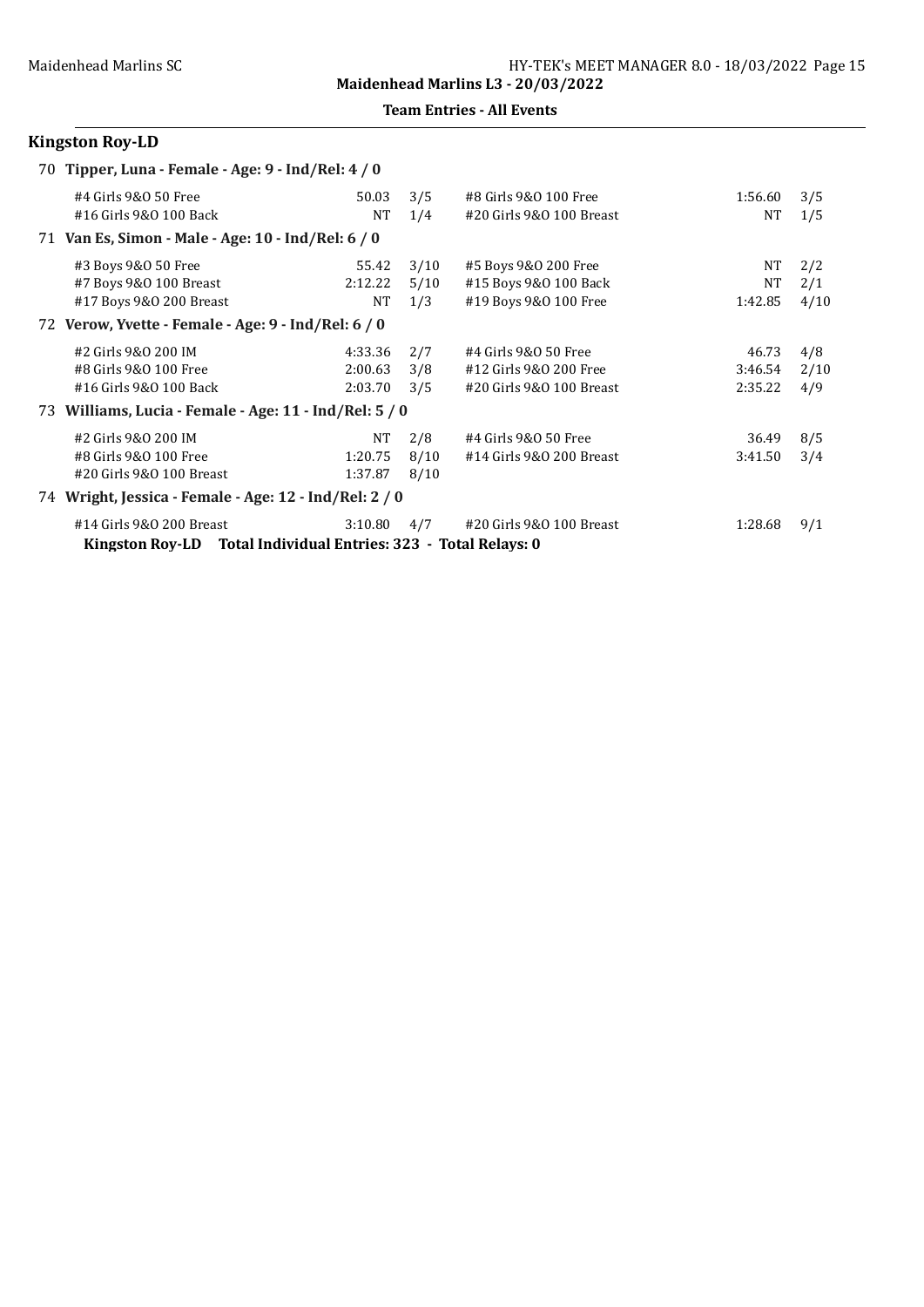#### Team Entries - All Events

| 1 Agko, Angelos - Male - Age: 14 - Ind/Rel: 6 / 0                            |                                 |                     |                                                                      |                             |                     |  |  |  |
|------------------------------------------------------------------------------|---------------------------------|---------------------|----------------------------------------------------------------------|-----------------------------|---------------------|--|--|--|
| #1 Boys 9&0 200 IM<br>#5 Boys 9&0 200 Free<br>#11 Boys 9&0 100 Fly           | 2:35.20<br>2:19.51<br><b>NT</b> | 5/2<br>6/1<br>2/6   | #3 Boys 9&0 50 Free<br>#9 Boys 9&0 200 Back<br>#19 Boys 9&0 100 Free | 27.76<br>2:38.43<br>59.30   | 10/5<br>3/3<br>10/7 |  |  |  |
| 2 Andrea, Hanna - Female - Age: 12 - Ind/Rel: 4 / 0                          |                                 |                     |                                                                      |                             |                     |  |  |  |
| #4 Girls 9&0 50 Free<br>#14 Girls 9&0 200 Breast                             | 35.80<br>3:41.96                | 9/9<br>3/3          | #8 Girls 9&0 100 Free<br>#20 Girls 9&0 100 Breast                    | 1:17.58<br>1:38.86          | 8/4<br>7/3          |  |  |  |
| 3 Babcock, Elizabeth - Female - Age: 10 - Ind/Rel: 5 / 0                     |                                 |                     |                                                                      |                             |                     |  |  |  |
| #4 Girls 9&0 50 Free<br>#14 Girls 9&0 200 Breast<br>#20 Girls 9&0 100 Breast | 42.44<br>4:17.75<br>2:04.19     | 5/5<br>2/7<br>5/8   | #8 Girls 9&0 100 Free<br>#16 Girls 9&0 100 Back                      | 1:43.96<br><b>NT</b>        | 4/7<br>2/9          |  |  |  |
| 4 Beale, Luke - Male - Age: 12 - Ind/Rel: 4 / 0                              |                                 |                     |                                                                      |                             |                     |  |  |  |
| #3 Boys 9&0 50 Free<br>#11 Boys 9&0 100 Fly                                  | 35.16<br>1:48.87                | 7/2<br>2/5          | #5 Boys 9&0 200 Free<br>#19 Boys 9&0 100 Free                        | <b>NT</b><br>1:15.86        | 2/7<br>7/1          |  |  |  |
| 5 Benton, Henry - Male - Age: 15 - Ind/Rel: 5 / 0                            |                                 |                     |                                                                      |                             |                     |  |  |  |
| #3 Boys 9&0 50 Free<br>#11 Boys 9&0 100 Fly<br>#19 Boys 9&0 100 Free         | 26.60<br>1:06.67<br>57.30       | 11/4<br>4/3<br>10/4 | #7 Boys 9&0 100 Breast<br>#17 Boys 9&0 200 Breast                    | 1:11.40<br>2:40.40          | 8/5<br>3/5          |  |  |  |
| 6 Boyce, Jessica - Female - Age: 11 - Ind/Rel: 5 / 0                         |                                 |                     |                                                                      |                             |                     |  |  |  |
| #4 Girls 9&0 50 Free<br>#12 Girls 9&0 200 Free<br>#18 Girls 9&0 200 Back     | 37.25<br>2:50.83<br>3:21.19     | 8/2<br>3/10<br>1/5  | #8 Girls 9&0 100 Free<br>#16 Girls 9&0 100 Back                      | 1:22.60<br>1:30.99          | 7/4<br>6/8          |  |  |  |
| 7 Brooks, Jack - Male - Age: 10 - Ind/Rel: 6 / 0                             |                                 |                     |                                                                      |                             |                     |  |  |  |
| #1 Boys 9&0 200 IM<br>#5 Boys 9&0 200 Free<br>#15 Boys 9&0 100 Back          | NT<br>3:01.76<br>1:40.45        | 1/5<br>3/4<br>3/4   | #3 Boys 9&0 50 Free<br>#9 Boys 9&0 200 Back<br>#19 Boys 9&0 100 Free | 40.08<br>3:26.25<br>1:27.52 | 5/10<br>2/8<br>5/8  |  |  |  |
| 8 Bryant, Lucas - Male - Age: 12 - Ind/Rel: 3 / 0                            |                                 |                     |                                                                      |                             |                     |  |  |  |
| #3 Boys 9&0 50 Free<br>#19 Boys 9&0 100 Free                                 | 31.30<br>1:11.03                | 9/3<br>8/9          | #5 Boys 9&0 200 Free                                                 | 2:26.08                     | 5/5                 |  |  |  |
| 9 Burfitt, Charlotte - Female - Age: 11 - Ind/Rel: 3 / 0                     |                                 |                     |                                                                      |                             |                     |  |  |  |
| #12 Girls 9&0 200 Free<br>#20 Girls 9&0 100 Breast                           | 2:44.38<br>1:38.50              | 3/7<br>7/6          | #14 Girls 9&0 200 Breast                                             | 3:21.69                     | 4/1                 |  |  |  |
| 10 Burfitt, Harry - Male - Age: 9 - Ind/Rel: 3 / 0                           |                                 |                     |                                                                      |                             |                     |  |  |  |
| #3 Boys 9&0 50 Free<br>#19 Boys 9&0 100 Free                                 | 50.96<br>1:46.88                | 3/1<br>3/4          | #7 Boys 9&0 100 Breast                                               | 2:25.24                     | 4/2                 |  |  |  |
| 11 Campbell, Niamh - Female - Age: 13 - Ind/Rel: 3 / 0                       |                                 |                     |                                                                      |                             |                     |  |  |  |
| #4 Girls 9&0 50 Free<br>#12 Girls 9&0 200 Free                               | 34.18<br>2:42.44                | 10/9<br>3/5         | #8 Girls 9&0 100 Free                                                | 1:14.47                     | 10/10               |  |  |  |
| 12 Cannon, Holly - Female - Age: 13 - Ind/Rel: 5 / 0                         |                                 |                     |                                                                      |                             |                     |  |  |  |
| #2 Girls 9&0 200 IM<br>#8 Girls 9&0 100 Free<br>#12 Girls 9&0 200 Free       | 3:02.87<br>1:11.79<br>2:35.77   | 4/1<br>10/7<br>4/4  | #4 Girls 9&0 50 Free<br>#10 Girls 9&0 100 Fly                        | 32.69<br>1:37.83            | 11/1<br>3/10        |  |  |  |
| 13 Carlo, Gianluca - Male - Age: 10 - Ind/Rel: 5 / 0                         |                                 |                     |                                                                      |                             |                     |  |  |  |
| #3 Boys 9&0 50 Free<br>#9 Boys 9&0 200 Back<br>#19 Boys 9&0 100 Free         | 41.45<br>3:39.56<br>1:28.28     | 4/4<br>2/9<br>5/1   | #7 Boys 9&0 100 Breast<br>#15 Boys 9&0 100 Back                      | NT<br>1:44.23               | 2/1<br>3/3          |  |  |  |
| 14 Charley, Ethan - Male - Age: 13 - Ind/Rel: 4 / 0                          |                                 |                     |                                                                      |                             |                     |  |  |  |
| #1 Boys 9&0 200 IM<br>#17 Boys 9&0 200 Breast                                | 2:37.48<br>2:57.01              | 4/5<br>3/8          | #7 Boys 9&0 100 Breast<br>#19 Boys 9&0 100 Free                      | 1:20.14<br>1:04.00          | 8/3<br>9/2          |  |  |  |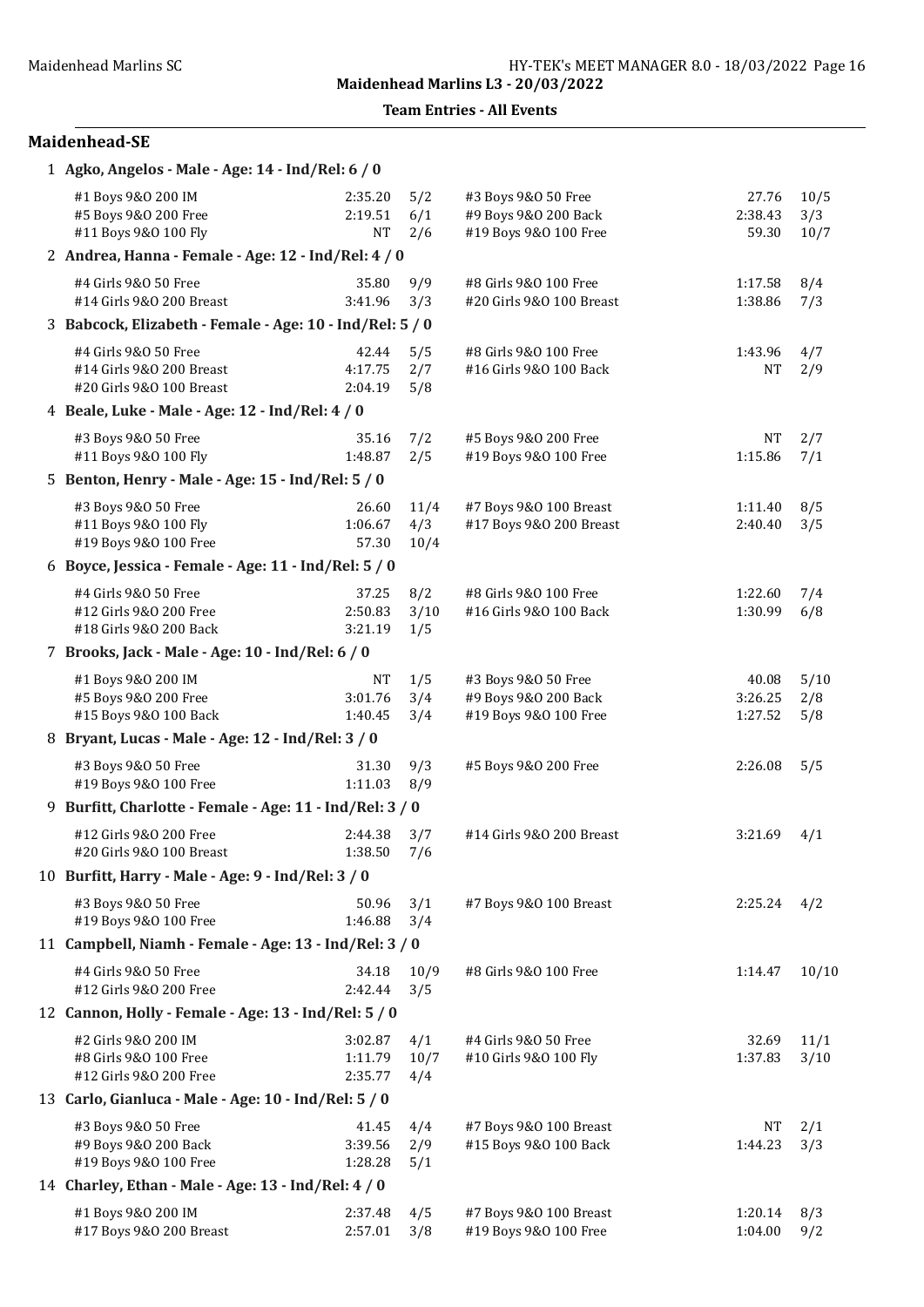Team Entries - All Events

| 15 Chen, Daniel - Male - Age: 11 - Ind/Rel: 5 / 0                         |                                                          |                    |                                                   |                      |             |  |  |  |  |
|---------------------------------------------------------------------------|----------------------------------------------------------|--------------------|---------------------------------------------------|----------------------|-------------|--|--|--|--|
| #1 Boys 9&0 200 IM<br>#7 Boys 9&0 100 Breast<br>#19 Boys 9&0 100 Free     | <b>NT</b><br>1:44.03<br>1:20.06                          | 2/1<br>6/8<br>6/3  | #3 Boys 9&0 50 Free<br>#15 Boys 9&0 100 Back      | 35.86<br>1:34.31     | 6/5<br>4/2  |  |  |  |  |
| 16 Chicote Amigo, Valentina - Female - Age: 10 - Ind/Rel: 4 / 0           |                                                          |                    |                                                   |                      |             |  |  |  |  |
| #4 Girls 9&0 50 Free<br>#16 Girls 9&0 100 Back                            | 43.89<br><b>NT</b>                                       | 5/2<br>2/1         | #8 Girls 9&0 100 Free<br>#20 Girls 9&0 100 Breast | NT<br><b>NT</b>      | 1/4<br>2/9  |  |  |  |  |
| 17 Correia, Bastien - Male - Age: 13 - Ind/Rel: 4 / 0                     |                                                          |                    |                                                   |                      |             |  |  |  |  |
| #1 Boys 9&0 200 IM<br>#7 Boys 9&0 100 Breast                              | 2:47.74<br>1:28.08                                       | 4/2<br>7/7         | #3 Boys 9&0 50 Free<br>#19 Boys 9&0 100 Free      | 30.32<br>1:09.23     | 9/6<br>8/4  |  |  |  |  |
| 18 Davison, Alexander - Male - Age: 12 - Ind/Rel: 4 / 0                   |                                                          |                    |                                                   |                      |             |  |  |  |  |
| #5 Boys 9&0 200 Free<br>#15 Boys 9&0 100 Back                             | 2:49.78<br>1:27.94                                       | 4/2<br>5/9         | #7 Boys 9&0 100 Breast<br>#19 Boys 9&0 100 Free   | 1:48.05<br>1:17.90   | 6/2<br>6/5  |  |  |  |  |
| 19 Dey, Jonathan - Male - Age: 21 - Ind/Rel: 2 / 0                        |                                                          |                    |                                                   |                      |             |  |  |  |  |
| #1 Boys 9&0 200 IM                                                        | 2:26.32                                                  | 5/6                | #19 Boys 9&0 100 Free                             | 54.88                | 10/5        |  |  |  |  |
| 20 Duell, Emilia - Female - Age: 12 - Ind/Rel: 4 / 0                      |                                                          |                    |                                                   |                      |             |  |  |  |  |
| #4 Girls 9&0 50 Free<br>#12 Girls 9&0 200 Free                            | 29.40<br>2:27.77                                         | 12/7<br>5/10       | #8 Girls 9&0 100 Free<br>#16 Girls 9&0 100 Back   | 1:04.10<br>1:22.12   | 11/7<br>7/7 |  |  |  |  |
| 21 Flaxman Johnson, Olivia - Female - Age: 10 - Ind/Rel: 2 / 0            |                                                          |                    |                                                   |                      |             |  |  |  |  |
| #14 Girls 9&0 200 Breast                                                  | 4:17.80                                                  | 2/3                | #20 Girls 9&0 100 Breast                          | 2:01.22              | 5/3         |  |  |  |  |
| 22 Fleming, Alice - Female - Age: 10 - Ind/Rel: 4 / 0                     |                                                          |                    |                                                   |                      |             |  |  |  |  |
| #4 Girls 9&0 50 Free<br>#12 Girls 9&0 200 Free                            | 44.28<br><b>NT</b>                                       | 5/10<br>1/5        | #8 Girls 9&0 100 Free<br>#20 Girls 9&0 100 Breast | 1:43.41<br>NT        | 4/4<br>2/7  |  |  |  |  |
| 23 Friesen, Finley - Male - Age: 12 - Ind/Rel: 4 / 0                      |                                                          |                    |                                                   |                      |             |  |  |  |  |
| #5 Boys 9&0 200 Free<br>#15 Boys 9&0 100 Back                             | 2:44.16<br>1:20.02                                       | 4/7<br>6/1         | #9 Boys 9&0 200 Back<br>#19 Boys 9&0 100 Free     | 2:50.68<br>1:15.25   | 3/9<br>7/2  |  |  |  |  |
|                                                                           | 24 Gartshore, Hannah - Female - Age: 10 - Ind/Rel: 5 / 0 |                    |                                                   |                      |             |  |  |  |  |
| #2 Girls 9&0 200 IM<br>#12 Girls 9&0 200 Free<br>#20 Girls 9&0 100 Breast | NT<br><b>NT</b><br>NT                                    | 1/6<br>1/6<br>2/6  | #8 Girls 9&0 100 Free<br>#14 Girls 9&0 200 Breast | 1:25.08<br><b>NT</b> | 7/10<br>1/1 |  |  |  |  |
| 25 Gilbertson, Henry - Male - Age: 12 - Ind/Rel: 5 / 0                    |                                                          |                    |                                                   |                      |             |  |  |  |  |
| #1 Boys 9&0 200 IM<br>#5 Boys 9&0 200 Free<br>#19 Boys 9&0 100 Free       | NT<br><b>NT</b><br><b>NT</b>                             | 2/9<br>2/4<br>2/3  | #3 Boys 9&0 50 Free<br>#15 Boys 9&0 100 Back      | NT<br><b>NT</b>      | 2/8<br>2/3  |  |  |  |  |
| 26 Gillat, Jessica - Female - Age: 24 - Ind/Rel: 1 / 0                    |                                                          |                    |                                                   |                      |             |  |  |  |  |
| #20 Girls 9&0 100 Breast                                                  | 1:11.40                                                  | 9/5                |                                                   |                      |             |  |  |  |  |
| 27 Gillatt, Jessica - Female - Age: 24 - Ind/Rel: 3 / 0                   |                                                          |                    |                                                   |                      |             |  |  |  |  |
| #2 Girls 9&0 200 IM<br>#14 Girls 9&0 200 Breast                           | 2:24.30<br>2:39.92                                       | 5/5<br>4/5         | #12 Girls 9&0 200 Free                            | 2:09.33              | 5/5         |  |  |  |  |
| 28 Greenough, Joshua - Male - Age: 11 - Ind/Rel: 5 / 0                    |                                                          |                    |                                                   |                      |             |  |  |  |  |
| #1 Boys 9&0 200 IM<br>#5 Boys 9&0 200 Free<br>#19 Boys 9&0 100 Free       | 3:13.82<br>2:43.25<br>1:12.23                            | 3/9<br>4/4<br>8/10 | #3 Boys 9&0 50 Free<br>#11 Boys 9&0 100 Fly       | 33.58<br>1:26.41     | 7/5<br>3/7  |  |  |  |  |
| 29 Griffiths, Joe - Male - Age: 10 - Ind/Rel: 5 / 0                       |                                                          |                    |                                                   |                      |             |  |  |  |  |
| #5 Boys 9&0 200 Free<br>#9 Boys 9&0 200 Back<br>#19 Boys 9&0 100 Free     | 2:41.70<br>3:26.90<br>1:14.26                            | 4/5<br>2/2<br>7/8  | #7 Boys 9&0 100 Breast<br>#15 Boys 9&0 100 Back   | 1:55.54<br>1:25.10   | 5/5<br>5/6  |  |  |  |  |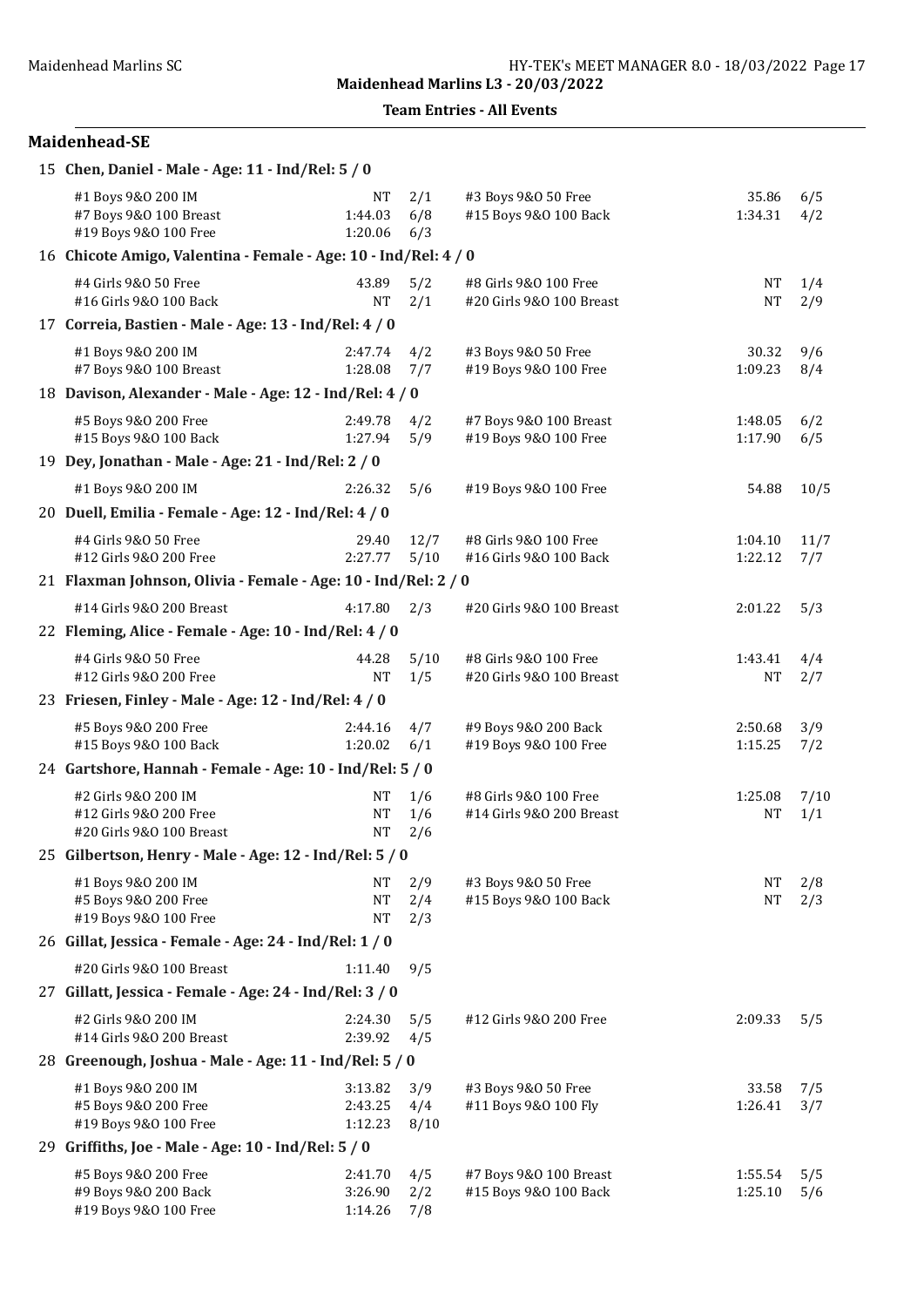Team Entries - All Events

| 30 Hall, Daniel - Male - Age: 14 - Ind/Rel: 2 / 0                                                    |                                          |                          |                                                                               |                                 |                     |
|------------------------------------------------------------------------------------------------------|------------------------------------------|--------------------------|-------------------------------------------------------------------------------|---------------------------------|---------------------|
| #5 Boys 9&0 200 Free                                                                                 | 2:30.79                                  | 5/4                      | #19 Boys 9&0 100 Free                                                         | 1:10.66                         | 8/2                 |
| 31 Howley, Rosa - Female - Age: 13 - Ind/Rel: 7 / 0                                                  |                                          |                          |                                                                               |                                 |                     |
| #2 Girls 9&0 200 IM<br>#8 Girls 9&0 100 Free<br>#14 Girls 9&0 200 Breast<br>#20 Girls 9&0 100 Breast | 3:05.68<br>1:16.30<br>3:13.72<br>1:31.38 | 3/5<br>8/5<br>4/3<br>8/5 | #4 Girls 9&0 50 Free<br>#12 Girls 9&0 200 Free<br>#16 Girls 9&0 100 Back      | 34.27<br>2:43.45<br>1:25.39     | 10/1<br>3/6<br>7/10 |
| 32 Ireland, Caitlin - Female - Age: 16 - Ind/Rel: 1 / 0                                              |                                          |                          |                                                                               |                                 |                     |
| #18 Girls 9&0 200 Back                                                                               | 2:27.09                                  | 3/5                      |                                                                               |                                 |                     |
| 33 Jadhav, Atharva - Male - Age: 10 - Ind/Rel: 1 / 0                                                 |                                          |                          |                                                                               |                                 |                     |
| #3 Boys 9&0 50 Free                                                                                  | 42.00                                    | 4/7                      |                                                                               |                                 |                     |
| 34 Jangra, Krish - Male - Age: 16 - Ind/Rel: 3 / 0                                                   |                                          |                          |                                                                               |                                 |                     |
| #3 Boys 9&0 50 Free<br>#19 Boys 9&0 100 Free                                                         | 32.06<br>1:15.69                         | 8/4<br>7/9               | #15 Boys 9&0 100 Back                                                         | 1:22.56                         | 6/10                |
| 35 Jones, Joel - Male - Age: 9 - Ind/Rel: 4 / 0                                                      |                                          |                          |                                                                               |                                 |                     |
| #1 Boys 9&0 200 IM<br>#5 Boys 9&0 200 Free                                                           | <b>NT</b><br><b>NT</b>                   | 1/6<br>2/9               | #3 Boys 9&0 50 Free<br>#7 Boys 9&0 100 Breast                                 | 39.48<br><b>NT</b>              | 5/8<br>1/6          |
| 36 Kemmis, Aurelia - Female - Age: 13 - Ind/Rel: 4 / 0                                               |                                          |                          |                                                                               |                                 |                     |
| #4 Girls 9&0 50 Free<br>#16 Girls 9&0 100 Back                                                       | 36.14<br>1:42.41                         | 9/1<br>4/4               | #8 Girls 9&0 100 Free<br>#20 Girls 9&0 100 Breast                             | 1:30.71<br><b>NT</b>            | 6/2<br>4/10         |
| 37 Kemmis, Raefe - Male - Age: 9 - Ind/Rel: 4 / 0                                                    |                                          |                          |                                                                               |                                 |                     |
| #3 Boys 9&0 50 Free<br>#15 Boys 9&0 100 Back                                                         | 44.65<br>1:59.77                         | 4/1<br>2/5               | #7 Boys 9&0 100 Breast<br>#19 Boys 9&0 100 Free                               | 2:14.35<br>NΤ                   | 4/3<br>1/9          |
| 38 Kennedy, Samuel - Male - Age: 13 - Ind/Rel: 6 / 0                                                 |                                          |                          |                                                                               |                                 |                     |
| #1 Boys 9&0 200 IM<br>#5 Boys 9&0 200 Free<br>#15 Boys 9&0 100 Back                                  | 3:12.03<br>2:38.68<br>1:14.20            | 3/8<br>5/9<br>6/7        | #3 Boys 9&0 50 Free<br>#11 Boys 9&0 100 Fly<br>#19 Boys 9&0 100 Free          | 31.45<br>1:42.75<br>1:09.57     | 9/8<br>3/10<br>8/3  |
| 39 Lathwell, Eloise - Female - Age: 11 - Ind/Rel: 3 / 0                                              |                                          |                          |                                                                               |                                 |                     |
| #4 Girls 9&0 50 Free<br>#16 Girls 9&0 100 Back                                                       | 41.73<br>1:42.08                         | 6/10<br>4/6              | #8 Girls 9&0 100 Free                                                         | 1:37.69                         | 5/8                 |
| 40 Littley, Mia - Female - Age: 10 - Ind/Rel: 6 / 0                                                  |                                          |                          |                                                                               |                                 |                     |
| #4 Girls 9&0 50 Free<br>#12 Girls 9&0 200 Free<br>#16 Girls 9&0 100 Back                             | 37.98<br>2:58.58<br>1:31.82              | 7/3<br>2/3<br>6/9        | #8 Girls 9&0 100 Free<br>#14 Girls 9&0 200 Breast<br>#20 Girls 9&0 100 Breast | 1:24.02<br>4:10.75<br><b>NT</b> | 7/2<br>2/4<br>3/1   |
| 41 Lofts, Theo - Male - Age: 10 - Ind/Rel: 3 / 0                                                     |                                          |                          |                                                                               |                                 |                     |
| #3 Boys 9&0 50 Free<br>#19 Boys 9&0 100 Free                                                         | 39.71<br>1:31.69                         | 5/9<br>4/4               | #15 Boys 9&0 100 Back                                                         | 1:40.17                         | 3/6                 |
| 42 Lucas, Delilah - Female - Age: 13 - Ind/Rel: 2 / 0                                                |                                          |                          |                                                                               |                                 |                     |
| #4 Girls 9&0 50 Free                                                                                 | 36.67                                    | 8/6                      | #8 Girls 9&0 100 Free                                                         | 1:24.75                         | 7/1                 |
| 43 Mateos Cantero, Esther - Female - Age: 14 - Ind/Rel: 4 / 0                                        |                                          |                          |                                                                               |                                 |                     |
| #2 Girls 9&0 200 IM<br>#10 Girls 9&0 100 Fly                                                         | 2:33.92<br>1:13.00                       | 5/6<br>3/6               | #8 Girls 9&0 100 Free<br>#20 Girls 9&0 100 Breast                             | 1:04.06<br>1:17.48              | 11/4<br>9/6         |
| 44 Mateos Cantero, Lola - Female - Age: 16 - Ind/Rel: 1 / 0                                          |                                          |                          |                                                                               |                                 |                     |
| #16 Girls 9&0 100 Back                                                                               | 1:05.10                                  | 8/5                      |                                                                               |                                 |                     |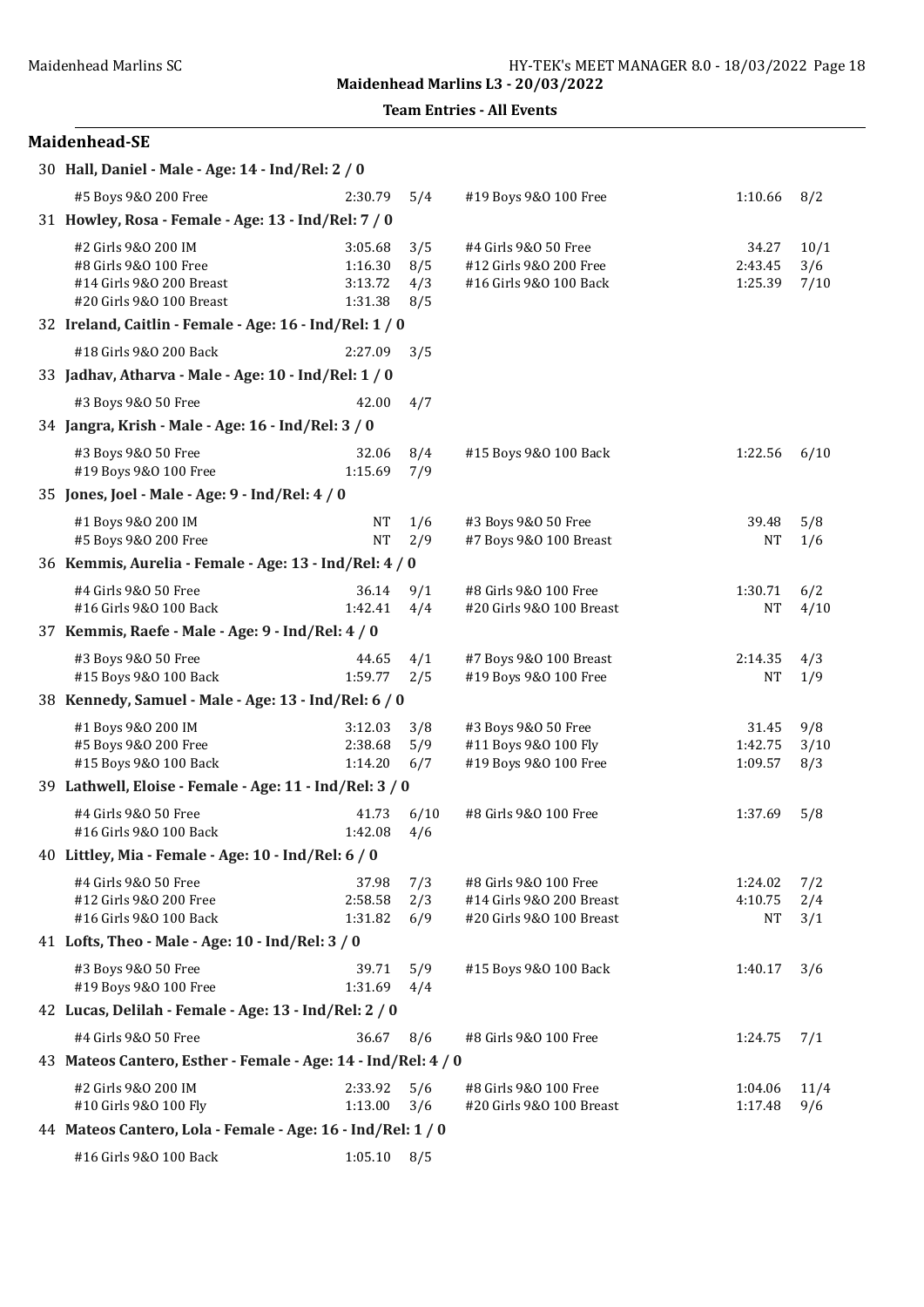Team Entries - All Events

| 45 Morgan, Vivienne - Female - Age: 11 - Ind/Rel: 5 / 0                                                                                               |                                          |                            |                                                                          |                             |                     |  |
|-------------------------------------------------------------------------------------------------------------------------------------------------------|------------------------------------------|----------------------------|--------------------------------------------------------------------------|-----------------------------|---------------------|--|
| #4 Girls 9&0 50 Free<br>#12 Girls 9&0 200 Free<br>#18 Girls 9&0 200 Back                                                                              | 35.78<br>2:44.10<br>3:01.18              | 9/2<br>3/4<br>2/7          | #8 Girls 9&0 100 Free<br>#16 Girls 9&0 100 Back                          | 1:18.24<br>1:20.93          | 8/3<br>7/6          |  |
| 46 Murray, Oliver - Male - Age: 11 - Ind/Rel: 3 / 0                                                                                                   |                                          |                            |                                                                          |                             |                     |  |
| #13 Boys 9&0 200 Fly<br>#19 Boys 9&0 100 Free                                                                                                         | <b>NT</b><br>1:13.90                     | 1/7<br>7/4                 | #17 Boys 9&0 200 Breast                                                  | 3:29.57                     | 2/7                 |  |
| 47 Owen, James - Male - Age: 12 - Ind/Rel: 6 / 0                                                                                                      |                                          |                            |                                                                          |                             |                     |  |
| #1 Boys 9&0 200 IM<br>#7 Boys 9&0 100 Breast<br>#17 Boys 9&0 200 Breast                                                                               | 2:57.48<br>1:34.34<br>3:14.90            | 3/5<br>7/10<br>3/10        | #3 Boys 9&0 50 Free<br>#15 Boys 9&0 100 Back<br>#19 Boys 9&0 100 Free    | 32.46<br>1:23.01<br>1:12.76 | 8/7<br>5/5<br>7/5   |  |
| 48 Owen, William - Male - Age: 15 - Ind/Rel: 7 / 0                                                                                                    |                                          |                            |                                                                          |                             |                     |  |
| #1 Boys 9&0 200 IM<br>#7 Boys 9&0 100 Breast<br>#15 Boys 9&0 100 Back<br>#19 Boys 9&0 100 Free<br>49 Peczak, Tomasz - Male - Age: 16 - Ind/Rel: 6 / 0 | 2:36.97<br>1:20.65<br>1:11.29<br>1:05.16 | 5/10<br>8/9<br>7/10<br>9/9 | #3 Boys 9&0 50 Free<br>#11 Boys 9&0 100 Fly<br>#17 Boys 9&0 200 Breast   | 28.94<br>1:13.40<br>2:49.70 | 10/7<br>4/1<br>3/6  |  |
|                                                                                                                                                       |                                          |                            |                                                                          |                             |                     |  |
| #1 Boys 9&0 200 IM<br>#5 Boys 9&0 200 Free<br>#15 Boys 9&0 100 Back                                                                                   | 2:38.20<br>2:07.70<br>1:06.73            | 4/6<br>6/4<br>7/7          | #3 Boys 9&0 50 Free<br>#11 Boys 9&0 100 Fly<br>#19 Boys 9&0 100 Free     | 25.70<br>1:06.00<br>56.80   | 11/5<br>4/7<br>10/6 |  |
| 50 Phillips, Ben - Male - Age: 15 - Ind/Rel: 1 / 0                                                                                                    |                                          |                            |                                                                          |                             |                     |  |
| #11 Boys 9&0 100 Fly                                                                                                                                  | 1:01.28                                  | 4/5                        |                                                                          |                             |                     |  |
| 51 Platt, Imogen - Female - Age: 12 - Ind/Rel: 4 / 0                                                                                                  |                                          |                            |                                                                          |                             |                     |  |
| #4 Girls 9&0 50 Free<br>#14 Girls 9&0 200 Breast                                                                                                      | 33.41<br>3:17.94                         | 10/7<br>4/2                | #8 Girls 9&0 100 Free<br>#20 Girls 9&0 100 Breast                        | 1:16.03<br>1:33.84          | 9/1<br>8/7          |  |
| 52 Potter, Callum - Male - Age: 14 - Ind/Rel: 3 / 0                                                                                                   |                                          |                            |                                                                          |                             |                     |  |
| #3 Boys 9&0 50 Free<br>#19 Boys 9&0 100 Free                                                                                                          | 28.80<br>1:03.10                         | 10/4<br>9/3                | #5 Boys 9&0 200 Free                                                     | 2:23.10                     | 6/10                |  |
| 53 Ralfs, Jace - Male - Age: 9 - Ind/Rel: 4 / 0                                                                                                       |                                          |                            |                                                                          |                             |                     |  |
| #5 Boys 9&0 200 Free<br>#17 Boys 9&0 200 Breast                                                                                                       | 3:43.25<br><b>NT</b>                     | 3/1<br>1/2                 | #7 Boys 9&0 100 Breast<br>#19 Boys 9&0 100 Free                          | 2:11.63<br>1:53.20          | 5/1<br>3/9          |  |
| 54 Ratnapala, Zack - Male - Age: 10 - Ind/Rel: 5 / 0                                                                                                  |                                          |                            |                                                                          |                             |                     |  |
| #1 Boys 9&0 200 IM<br>#7 Boys 9&0 100 Breast<br>#19 Boys 9&0 100 Free                                                                                 | <b>NT</b><br><b>NT</b><br>1:22.36        | 2/10<br>2/8<br>6/10        | #3 Boys 9&0 50 Free<br>#15 Boys 9&0 100 Back                             | 38.26<br><b>NT</b>          | 5/4<br>1/5          |  |
| 55 Rodger, Sam - Male - Age: 13 - Ind/Rel: 4 / 0                                                                                                      |                                          |                            |                                                                          |                             |                     |  |
| #5 Boys 9&0 200 Free<br>#15 Boys 9&0 100 Back                                                                                                         | 2:48.36<br>1:27.65                       | 4/8<br>5/8                 | #9 Boys 9&0 200 Back<br>#19 Boys 9&0 100 Free                            | 3:21.15<br>1:13.94          | 2/3<br>7/7          |  |
| 56 Rudd, Jack - Male - Age: 17 - Ind/Rel: 5 / 0                                                                                                       |                                          |                            |                                                                          |                             |                     |  |
| #1 Boys 9&0 200 IM<br>#11 Boys 9&0 100 Fly<br>#17 Boys 9&0 200 Breast                                                                                 | 2:22.49<br>1:09.96<br>2:51.61            | 5/5<br>4/2<br>3/7          | #7 Boys 9&0 100 Breast<br>#13 Boys 9&0 200 Fly                           | 1:20.59<br>2:30.00          | 8/2<br>1/6          |  |
| 57 Ryan, Elizabeth - Female - Age: 14 - Ind/Rel: 7 / 0                                                                                                |                                          |                            |                                                                          |                             |                     |  |
| #2 Girls 9&0 200 IM<br>#8 Girls 9&0 100 Free<br>#16 Girls 9&0 100 Back<br>#20 Girls 9&0 100 Breast                                                    | 2:51.99<br>1:05.20<br>1:20.96<br>1:37.98 | 4/6<br>11/8<br>7/4<br>7/5  | #4 Girls 9&0 50 Free<br>#12 Girls 9&0 200 Free<br>#18 Girls 9&0 200 Back | 30.30<br>2:21.30<br>2:55.47 | 12/8<br>5/7<br>2/5  |  |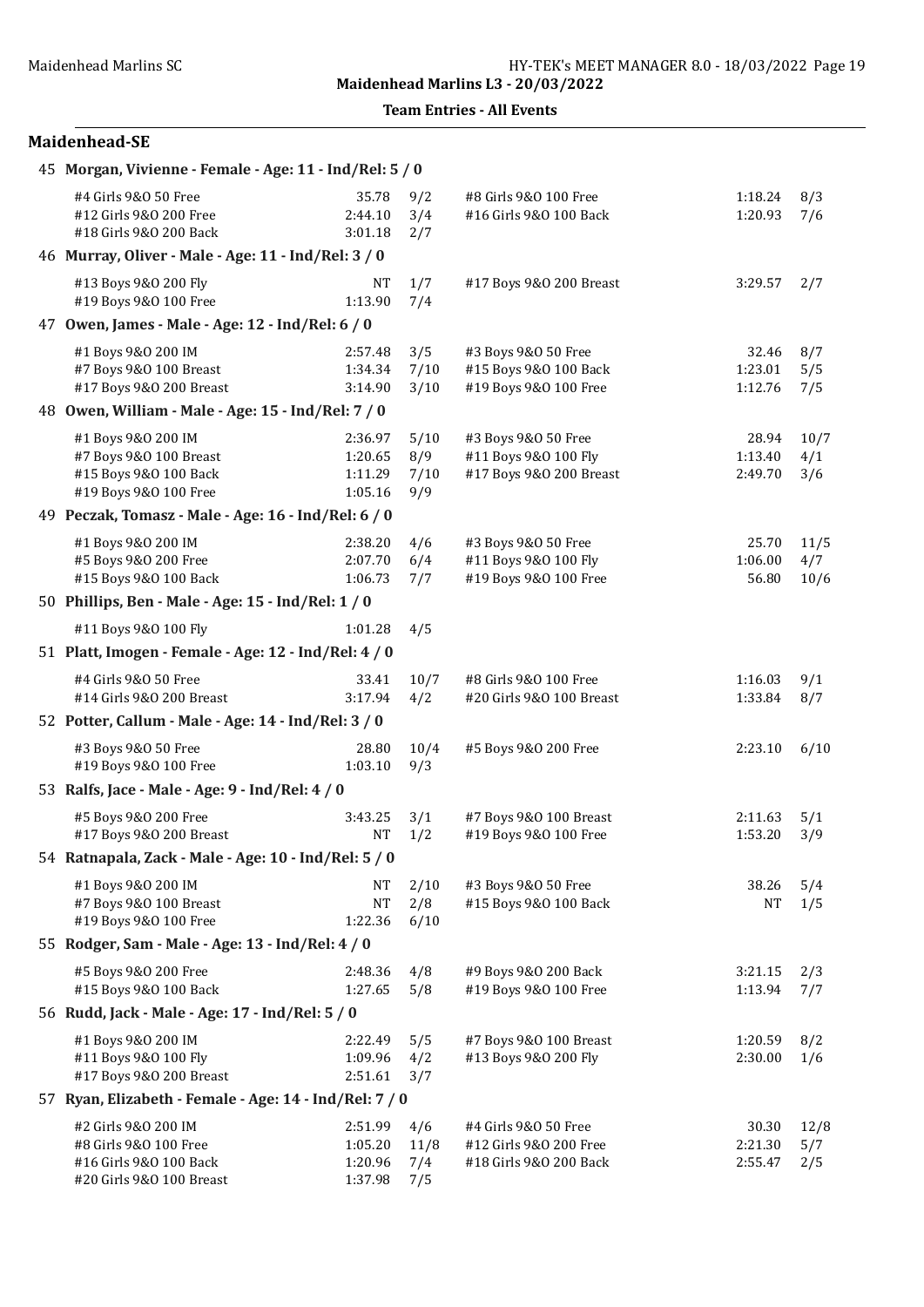Team Entries - All Events

| 58 Sangamneheri, Theodore - Male - Age: 11 - Ind/Rel: 3 / 0              |                               |                     |                                                   |                    |              |  |  |  |
|--------------------------------------------------------------------------|-------------------------------|---------------------|---------------------------------------------------|--------------------|--------------|--|--|--|
| #3 Boys 9&0 50 Free<br>#13 Boys 9&0 200 Fly                              | 32.48<br><b>NT</b>            | 8/3<br>1/3          | #7 Boys 9&0 100 Breast                            | 1:42.75            | 6/7          |  |  |  |
| 59 Shanly, Cora - Female - Age: 12 - Ind/Rel: 5 / 0                      |                               |                     |                                                   |                    |              |  |  |  |
| #4 Girls 9&0 50 Free<br>#12 Girls 9&0 200 Free<br>#18 Girls 9&0 200 Back | 34.92<br>2:53.88<br>3:06.09   | 9/3<br>2/5<br>2/8   | #8 Girls 9&0 100 Free<br>#16 Girls 9&0 100 Back   | 1:16.90<br>1:29.71 | 8/6<br>6/4   |  |  |  |
| 60 Sheppard, Istvan - Male - Age: $15$ - Ind/Rel: $5/0$                  |                               |                     |                                                   |                    |              |  |  |  |
| #3 Boys 9&0 50 Free<br>#11 Boys 9&0 100 Fly<br>#19 Boys 9&0 100 Free     | 31.46<br>1:22.72<br>1:03.00   | 9/2<br>3/4<br>9/7   | #5 Boys 9&0 200 Free<br>#15 Boys 9&0 100 Back     | 2:31.53<br>1:12.00 | 5/7<br>6/5   |  |  |  |
| 61 Siddons, Amelie - Female - Age: 12 - Ind/Rel: 4 / 0                   |                               |                     |                                                   |                    |              |  |  |  |
| #2 Girls 9&0 200 IM<br>#14 Girls 9&0 200 Breast                          | <b>NT</b><br>3:29.54          | 2/3<br>3/5          | #4 Girls 9&0 50 Free<br>#20 Girls 9&0 100 Breast  | 37.18<br>1:43.93   | 8/8<br>6/6   |  |  |  |
| 62 Siddons, William - Male - Age: 9 - Ind/Rel: 5 / 0                     |                               |                     |                                                   |                    |              |  |  |  |
| #1 Boys 9&0 200 IM<br>#11 Boys 9&0 100 Fly<br>#19 Boys 9&0 100 Free      | NT<br><b>NT</b><br>1:39.89    | 1/4<br>1/4<br>4/9   | #7 Boys 9&0 100 Breast<br>#17 Boys 9&0 200 Breast | 1:58.31<br>4:15.40 | 5/7<br>2/10  |  |  |  |
| 63 Spencer-Jones, Remi - Male - Age: 11 - Ind/Rel: 3 / 0                 |                               |                     |                                                   |                    |              |  |  |  |
| #3 Boys 9&0 50 Free<br>#19 Boys 9&0 100 Free                             | 36.34<br>1:34.08              | 6/7<br>4/7          | #7 Boys 9&0 100 Breast                            | 2:00.88            | 5/3          |  |  |  |
| 64 Supov, Anton - Male - Age: 14 - Ind/Rel: 4 / 0                        |                               |                     |                                                   |                    |              |  |  |  |
| #3 Boys 9&0 50 Free<br>#11 Boys 9&0 100 Fly                              | 27.72<br>1:11.19              | 11/10<br>4/9        | #5 Boys 9&0 200 Free<br>#19 Boys 9&0 100 Free     | 2:07.34<br>1:00.50 | 6/6<br>10/10 |  |  |  |
| 65 Swift, Bessie - Female - Age: 15 - Ind/Rel: 2 / 0                     |                               |                     |                                                   |                    |              |  |  |  |
| #4 Girls 9&0 50 Free                                                     | 40.22                         | 6/5                 | #8 Girls 9&0 100 Free                             | 1:27.05            | 6/4          |  |  |  |
| 66 Sychov, Kirill - Male - Age: 11 - Ind/Rel: 5 / 0                      |                               |                     |                                                   |                    |              |  |  |  |
| #1 Boys 9&0 200 IM<br>#5 Boys 9&0 200 Free<br>#19 Boys 9&0 100 Free      | 3:17.84<br>2:50.73<br>1:20.92 | 3/1<br>4/9<br>6/1   | #3 Boys 9&0 50 Free<br>#15 Boys 9&0 100 Back      | 37.71<br>1:38.65   | 6/9<br>4/9   |  |  |  |
| 67 Tacey-Green, James - Male - Age: 9 - Ind/Rel: 5 / 0                   |                               |                     |                                                   |                    |              |  |  |  |
| #3 Boys 9&0 50 Free<br>#7 Boys 9&0 100 Breast<br>#19 Boys 9&0 100 Free   | 48.81<br><b>NT</b><br>1:43.80 | 3/3<br>1/4<br>3/5   | #5 Boys 9&0 200 Free<br>#15 Boys 9&0 100 Back     | NT<br>1:54.48      | 1/6<br>3/10  |  |  |  |
| 68 Targett, Theo - Male - Age: 11 - Ind/Rel: 4 / 0                       |                               |                     |                                                   |                    |              |  |  |  |
| #3 Boys 9&0 50 Free<br>#15 Boys 9&0 100 Back                             | <b>NT</b><br><b>NT</b>        | 2/10<br>2/2         | #7 Boys 9&0 100 Breast<br>#19 Boys 9&0 100 Free   | NT<br>NT           | 3/1<br>2/2   |  |  |  |
| 69 Then, Olivia - Female - Age: $12$ - Ind/Rel: $5/0$                    |                               |                     |                                                   |                    |              |  |  |  |
| #2 Girls 9&0 200 IM<br>#8 Girls 9&0 100 Free<br>#16 Girls 9&0 100 Back   | 2:55.78<br>1:08.37<br>1:15.74 | 4/3<br>11/10<br>8/2 | #4 Girls 9&0 50 Free<br>#12 Girls 9&0 200 Free    | 30.50<br>2:31.49   | 12/2<br>4/5  |  |  |  |
| 70 Todd, Abigail - Female - Age: 9 - Ind/Rel: 4 / 0                      |                               |                     |                                                   |                    |              |  |  |  |
| #4 Girls 9&0 50 Free<br>#16 Girls 9&0 100 Back                           | 42.80<br>1:52.75              | 5/6<br>4/9          | #8 Girls 9&0 100 Free<br>#20 Girls 9&0 100 Breast | 1:39.73<br>2:30.44 | 5/2<br>4/2   |  |  |  |
| 71 Todd, Sophia - Female - Age: 12 - Ind/Rel: 5 / 0                      |                               |                     |                                                   |                    |              |  |  |  |
| #4 Girls 9&0 50 Free<br>#12 Girls 9&0 200 Free<br>#18 Girls 9&0 200 Back | 32.00<br>2:41.55<br>2:51.20   | 11/4<br>4/9<br>3/2  | #8 Girls 9&0 100 Free<br>#16 Girls 9&0 100 Back   | 1:14.10<br>1:22.76 | 10/1<br>7/3  |  |  |  |